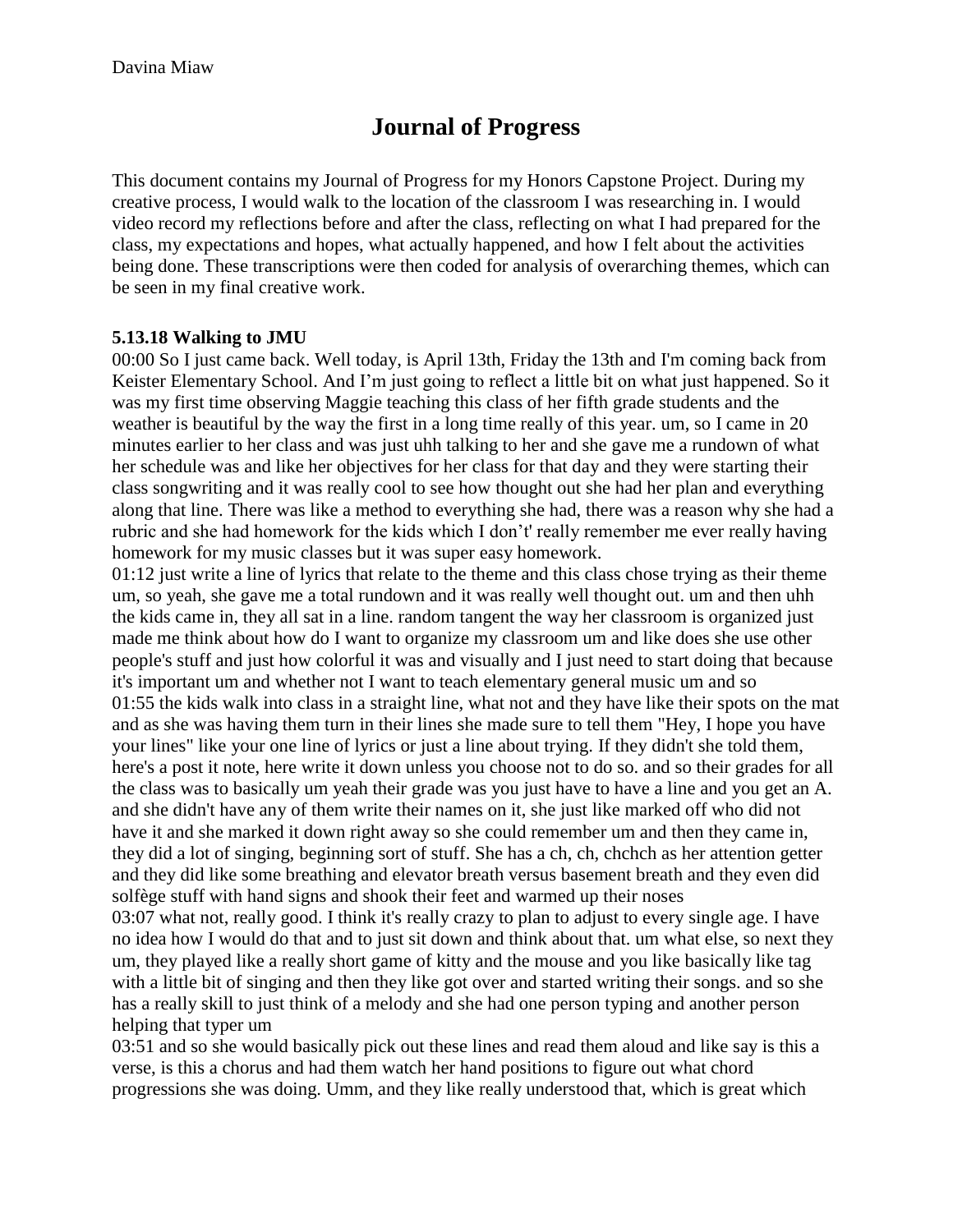makes me think like oh I need to do a lot more songwriting and ukulele and piano and learning guitar. you know, all the works. um

04:21 let me think, uhh what else happened. so they were writing their songs and she would just choose lines and she thought of a melody and she would ask them like hey do you like that. um and they would say whether or not they did. she would change it up, she would say oh maybe you need to shorten the words or the lines what not. um they went into choruses and she talked about like how you can use the same words, but change up the progression a little bit and like what words fit well with a chorus versus a verse umm, yeah.

### **5.13.18 Continuation**

00:00 We had a good talk about that and then what else did they uh yeah, so going through that list of songs, that list of words and then she only added her own words for a bridge and a little, actually just the bridge and then she switched to guitar and they loved hearing it on the guitar and she just had them repeat a lot to sing it and get it into their head and ask them, hey do you like this? um and when they sang the final song, it was actually super cool and really good um 00:45 It's yeah amazing to see what they can do. that was pretty cool and great. Um, but yeah, it was definitely and she called out some people to pay attention oh and they came and went into groups and she was just very careful in making sure that yes, they could be with their friends, but also making sure that it would be an effective group. um, and laying out this is what active listening is and describing it and like I need you to pay attention, but you can comfortable in a comfortable sitting position. um yeah, so they chose groups and had their groups have a theme and their next step will be to write one if not a couple more lines for their group to do the exact same thing. um

01:41 yeah, that was basically most of the class. it was she was super energetic, super bubbly, I'll oh my goodness. I think it's going to be amazing working with her. and I'm excited to see what the class will be like next year as I get to know them. um yeah it's kinda crazy and makes me realize uncapable I am and how much more I need to learn about um just music in general and being accessible to everybody. she definitely used she would say hey boys and girls and hey friends, which is cool to see that linguistic thing come out um and she was really confident in her singing but you could really see her personality come out a little bit more with her fifth graders and how she would say like words in a way, I would talk with about words and joke about it and then yeah sometimes she wouldn't sing so the kids had the opportunity

02:45 to do it themselves and repeat repetitive but they were also very empowering words like hey, you wrote this song yourself um and that's so cool. ahh, so it was a matter of hey, let's see if this is for a verse or chorus, how many times do you want to repeat it um, do you think it should be loud or soft, what not. and that was super cool to see, so I'm excited yeah!

### **5.26.18 11:58 am**

00:00 Hello today is May 26th and it's 11:58 am. I just wanted to recap on some things that have been happening with my Capstone um. so the IRB approval was due yesterday, so I drove all the way to Harrisonburg and turned that in and this whole week has been editing and reviewing and kinda trying to lay out what I want for my proposal. It was definitely a difficult process because um I've never done it before and doing research in this kind of context is new to me so I understand that there's a lot of hoops and looops to jump through so it was definitely hard to articulate um why I wanted to do it, how I wanted to do it, like the proper steps for safety for minors and what not. yeah.. so that's what's been happening this week. just IRB proposals and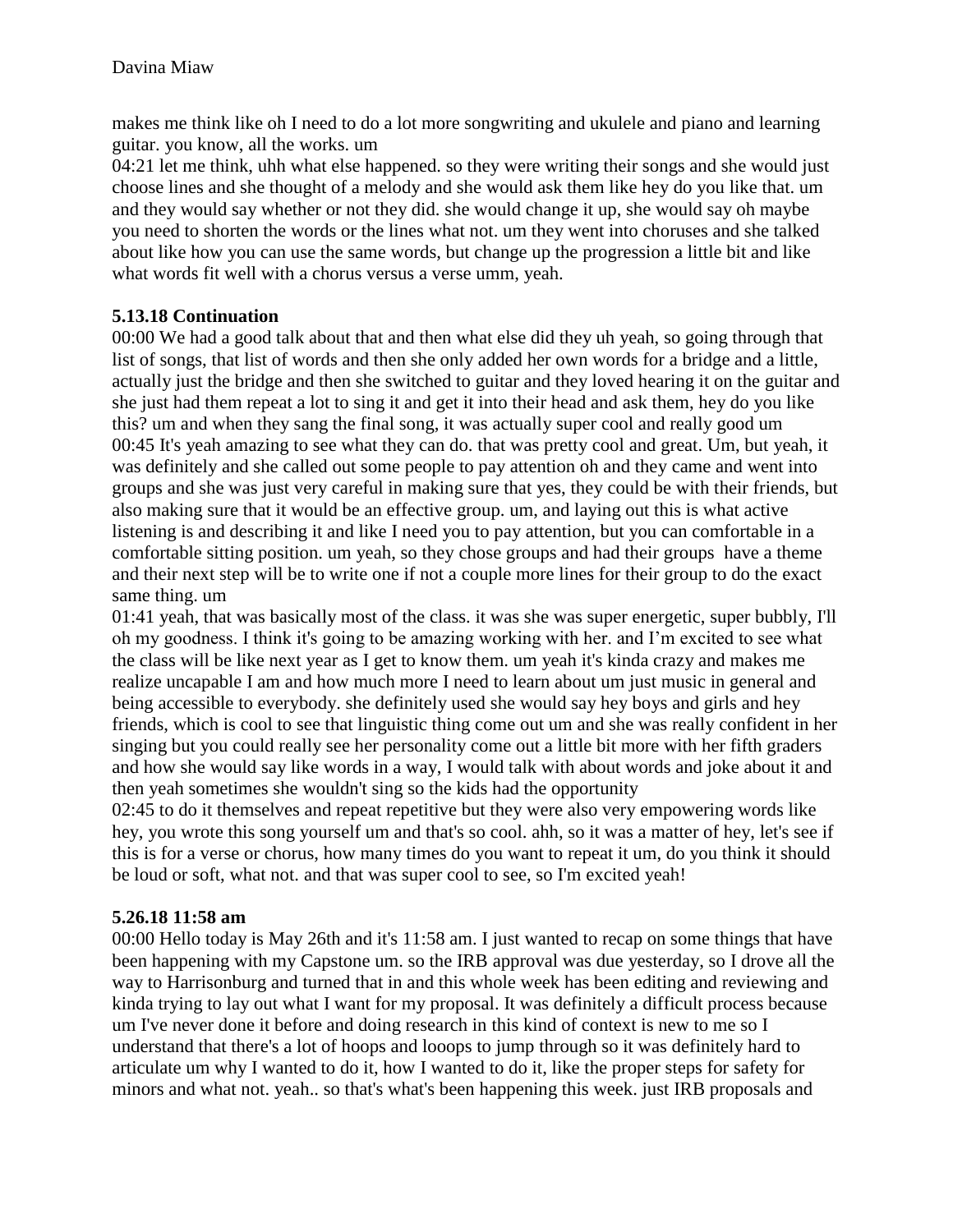getting it edited by Dr. Stringham and Dr. Dredger, which has been really nice to get feedback and get some other student examples. Yeah, so it's been tough to do it in the summer and get my butt back to work, but it's been good to have the experience to do that and it was a little easier because I'm going to do it as normal educational practice, so uh that means I'm just doing what the teacher would do on a normal basis. yup, kay thanks, bye!

### **5.27.18 1:30PM**

00:02 It is April 27th, Friday at about I guess 1:30. and just finished meeting with Dr. Stringham, Dr. Dredger, and Dr. Moore and we this was just our first meeting as a group together and it was good to get everyone to meet each other and it was funny to see the same personalities come through. umm, it's fun seeing personalities come through and what not. umm hahaha um 00:45 yeah and just get talking about some interesting stuff. a lot was dealing with what did we talk about? writing across the disciplines and yeah writing across disciplines and language arts publications, but it was really getting to know each other and they had some questions about group stuff and now I'm just going to figure out writing curriculum and really talking with Maggie about all the stuff we need to do and how to develop the curriculum so it's more with identity than it was just approaching songwriting. um

01:42 and then 01:48 yeah, just lost of reading, they also talked about how I would create the visual aspect into this. and so it would be along the lines of do I do the visual aspect before or after um we write the stories and how children at their age are not very good at metaphorical thinking so how would these images be either generated or created in that sense. ummm 02:22 yeah, so thinking about how students think and how that would change your thinking and also be coming from a diverse variety of backgrounds, how that impacts where students are and how they metaphorically think based on their cultures they grew up in and were predisposed to. ummm trying to think yeah, so seeing how they would grow in that uhhhh

03:02 yeah, it was good meeting, a little awkward. fun though yah.. I'm good with wait time, I like sitting in silence uhh yeah, just some extra thoughts, some extra readings to do and I'm excited for how it's going to turn out. and we out! bye!

### **6.11.18 11:42am**

00:00 Hi Davina Miaw here I just wanted to give you a few updates on what's been happening um it's June 11th today and it's 11:42 am and I got my IRB revisions back that were requested to me that were requested to me on May 30th and I had to turn them in the next day. So I reviewed the highlighted portions that Cindy Morgan had given me and I typed them in did revisions and then I got um reviewers comments from the board on June 8th, this past Friday and I have been emailing between Maggie and Dr. Stringham just to get a couple questions answered and to figure some of that out. It's definitely been stressful it's kept me on top of my toes there's a lot of things from my perspective that I wouldn't have seen and getting into the reviewers' eyes is definitely informative just to see their comments and yes it's stressful, but I know it's going to be good and it will good practice for when I do this internationally and I have to get IRB stuff as well. Umm yeah, so tomorrow I'm going back down to Harrisonburg to meet with the full board and get more revisions and yeah then it'll be a process of hopefully getting approved or having revision requested that I'll just fill out and um do for approval hoping it gets approved. Fingers crossed! Umm.. and so I'll just be going into the meeting tomorrow. I'm nervous and yeah. I am nervous but I hope the process is not too intimidating because I'm just a wee little tadpole. Yeah. Definitely a good experience albeit stressful. okay, that's it! Bye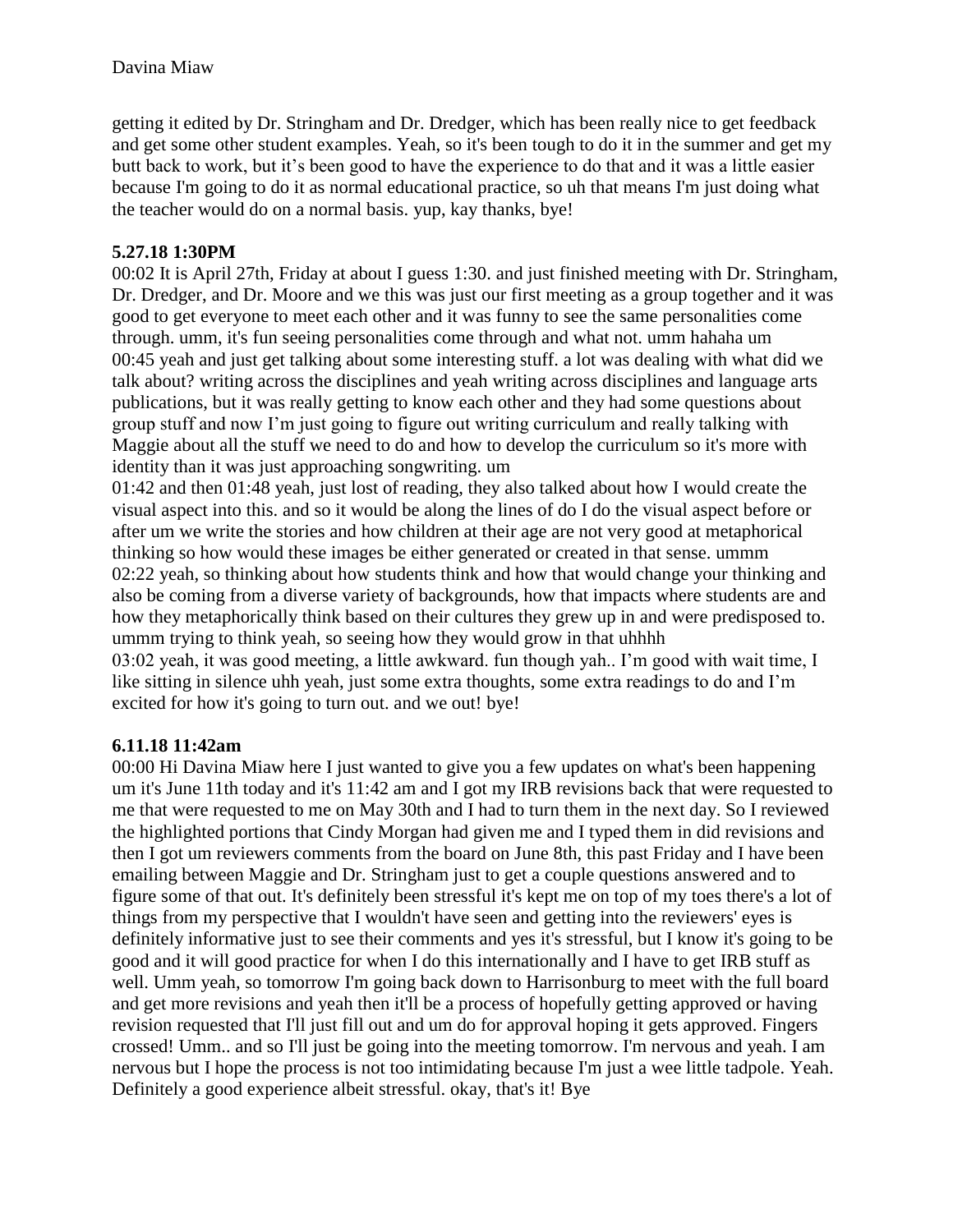### **6.20.18 7:05pm**

00:00 Hey, it's me again. It's June 20th at 7:05 pm and I can't remember if I talked about umm going to IRB on June 12th so I'm just gonna repeat it again, I think. umm. if I didn't talk about it it was cool to have the experience although it was intimidating to um go and sit in front of a panel of very experienced researchers and professors and faculty but I was glad to have Dr. Stringham next to me to kind of like be my advisor and guide me through a little of bit when I needed help but it was very much like I came in with the list of comments they had and I ran through them um and it was a lot of me just having to know what I wanted to say and really say it clearly and um state it well in front of them. um I also called Dr. Stringham about an hour before to clarify some things before and it was a good idea especially with some of those nitpickier ideas especially with security and how that's going to work with kids' data and working that out between Google Drive and Harrisonburg City Schools and what they do and what JMU does with SharePoint. umm so next up I'm doing my revisions and getting those done and then I'll send them in and then we'll see if they get approved and the process will go on through yeah**.** 

### **8.23.18 10:20am**

00:00 Hi, it's Davina here. Um today is August 23rd and it's 10:30 am and I just got back from a Keister music class they're 5th grade and so this week is the first week of school and just to give you an update on what's been happening. so um I got IRB to approve my forms and everything and on a certain date I'll get back to you later, so IRB has approved everything and I sent the form the assent and consent forms to Maggie Hagy to be translated at Keister and she's having them be translated and they're a little lengthy so they're taking a little bit longer and then we'll give them to the students to sign and for their parents to look over so this week 01:01 I went into the class and just got to meet the students and she's already has a lot of the

names down because since they're new and repeating students um but for me it's learning the names and getting to know personalities a little bit better. so she sent me the lesson plan she had beforehand I got to review them and talk over them with her and she's also got a unit plan which we're going to on a google doc that we'll discuss and reflect upon and I'm going to comment on them and see what we can work around

01:33 umm.. so there's that but these music classes were a lot of fun. it's a lot about engaging the kids and making them interested in music so just working in those little bits of like here's how we sing solfège and then here's a game with solfège like Mousie, Mousie um or uhh just getting them to sing for like I was going to Kentucky and introducing ourselves and what not and then um there was what else did we do we did dum dum dada game which is a lot about rhythm and like figuring out the big beats and little beats are and so it was good to here um and debrief after the class with Maggie about the personalities and you can see the kids and I can't name names specifically but the kids who are really like engaged and loving lyrics and then some who are more reserved and some are more like a little antsy and so it'll be interesting to see how they grow with songwriting and like what they're base level with be what their max level will be and like just seeing there's a lot of difficulty of 02:54 being one teacher in a classroom and the fact that like if a kid needs to go to the bathroom and you're talking to them about being respectful going to the bathroom but you also need to keep music going so just being interesting workshopping things and seeing how it goes with the songwriting so next week 03:09 umm it's going to intro to ukulele and it's definitely going to be a struggle for some of the kids as like it's hard and it's new and sometimes it's going to hurt their hands um but I'm excited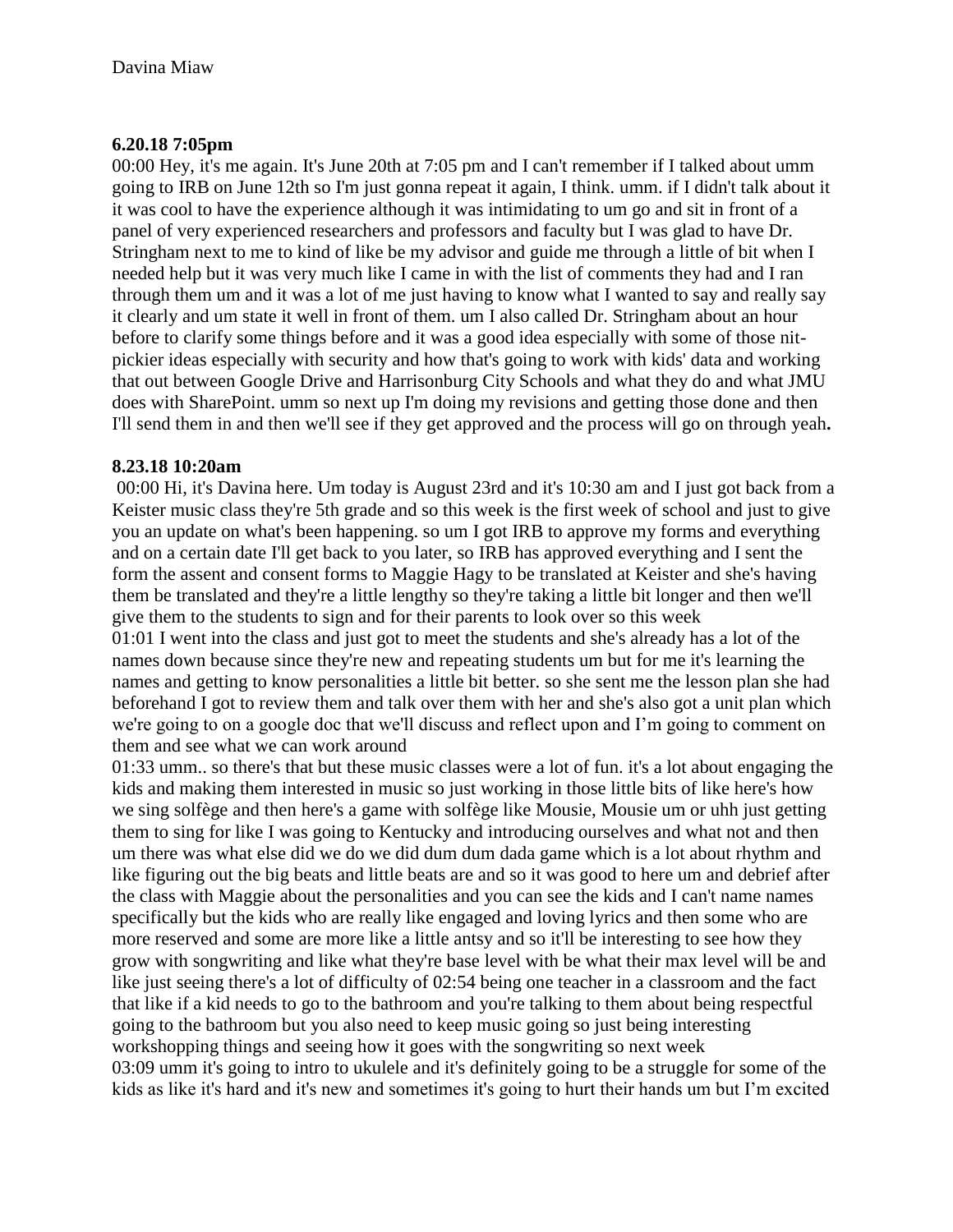to see how they're going to grow how I've getting to know these kids so far and just playing with them and seeing their smiling faces and saying hi and I think it's really good that I get to come in at the beginning of the year just because it's a fresh start, I get a fresh start, I get to know all their names um yeah, so I'm excited about where things are gonna go and we'll see bye

#### **8.29.18 10:21AM**

00:01 It's Wednesday, August 29th and it's 10:21 am and I just got out from um the 5th grade class at Keister elementary with Mr. X's class um. and so the schedule for today was them coming in warming up their bodies and faces, so they do warming up their fingers and their nose um and like roaring like a lion, squeezing like a lemon that sort of thing. um and then went on to solfège. so she does this thing where they voices and they use different voices to say hi boys and girls and then they say hi Mrs. Hagy back and that gets them into their singing head voice and then doing like different solfège patterns. umm, then we did going to Kentucky to get their energy out again,

01:02 and then um, just a couple rounds and then she grabbed a ukulele and they she was like have them repeat, down, down, up uptown up and then pattern and really get it into their heads and then having them grab chairs like 3 at a time and having them repeat solfège and DDUUDU um that pattern just so they were doing something musical and it wasn't too chaotic while grabbing chairs. and um grabbing ukulele and leaving them in their cases and doing DDUUDU that sort of thing um

01:53 and that was really smart to leave it in their case and then teaching them which number is theirs for ukuleles and how to strum like what part of the finger you uses like the side of your thumb to strum um, what else does she do? then they got to learning their C chord first, so the way she does it is doing finger use, so she taught them which finger was what, string and then fret. so uh for C you would do 3rd finger, 1st string, 3rd fret and then going around and checking and then strumming and doing the DDUUDU and just giving them 8 seconds to find the C and then putting it down in rest position and teaching them rest position was and then brining it back up

02:52 and it's fun to see how like how she's done it once already, she knows exactly what they're going to say. something about oh my finger hurts and my finger's bleeding and it's purple and all those funny things they say.

03:17 so there was that and then after that, they learned the F chord and um it's definitely like a lot of put it down and find and like adapting to things, like oh if this difficult for you then um like just stick with doing down strums. there's a lot of adaptations which is really good. and that after learning that, they're minds are blown and you can really see different kids are really get it and some are not as much, but it's like first day so it's fine haha. um,

04:00 and then after that, she taught them how to put their ukuleles away properly with the strings facing up and being gentle and then they did dum dumdada, which for them is so confusing and so cute and funny because they have a really hard time figuring out their left from their right um.. yeah and then there was that and they're just very chatty. so I think a lot of it is figuring out how to um like do chchchch or fingers of doom and like figuring that out. yeah and then they ended sitting in a circle and then they're done and it's funny because she'll like say things to them .

04:59 and what not how we're laughing about she had predicted and you can just she a lot of the students are English language learners in that class, so hearing like some of the things was really difficult for them and just having to repeat it a lot because they're just lower on the level. so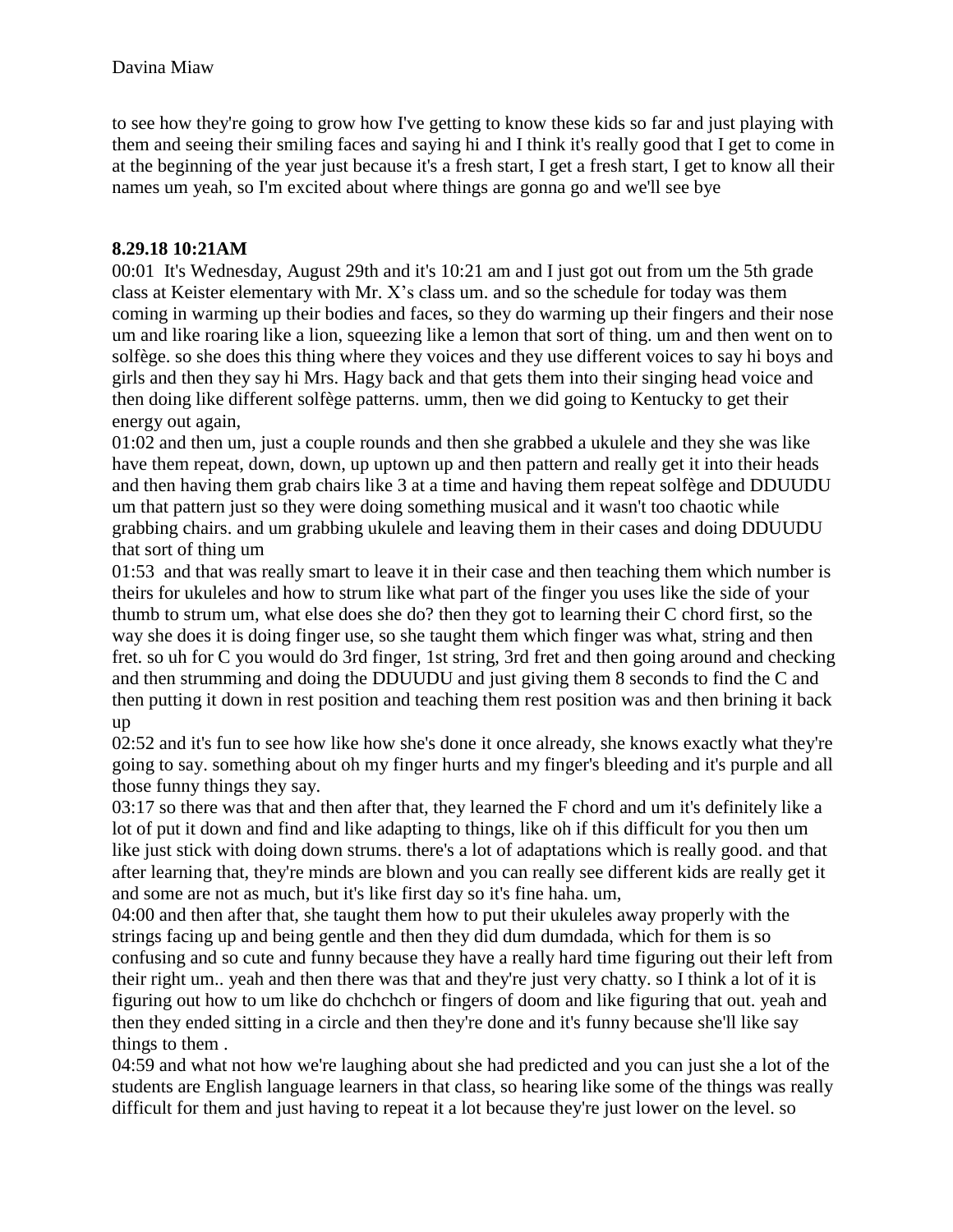yeah, that was all quite interesting. right now it's just really learning ukulele, so I'm interested in seeing how they all develop lyrics and what they're gonna say about how they feel um and I think it's just really fun to come into the class and they're all like "ooh, who's this person" um but it's definitely interesting to see personalities and who's chatty and who is gonna get it, it's just gonna take, wow I'm proud of you like you're getting it and giving them lots of time, so yeah, that was today and it was really fun and really good and tomorrow I'm teaching the CM chord, so just figuring out how to teach it well and

06:08 clearly um, it's going to be super huge and remembering to repeat and be patient. yeah, so that was my day. I'm excited and she's been sending me her lessons plan so I get so I know what the point is for each and I get to comment on her ukulele things and she's very open to advice and how to teach. so I think I'll go back and look at some Illinois music educator's stuff that I have. yeah bye!

### **8.30.18 10:30AM**

00:01 It's Thursday, August 30th um, it's about 10:30. and I just got out from Mrs. Hagy's class um at Keister and it's so interesting because you come in expecting something from a class like this class has a lot of lower level students and so um they were a lot rowdier last week and so I was expecting like you know a little more energy than Wednesday's class but um they did really well and were so great um. I got to see Maggie's lesson's beforehand and she ran through the same things, but we actually got through switching chords, which was more than yesterday's class and it was like this class it is fun. it is so fun seeing kids personalities and just like seeing how I'm almost like an oddity to them um

01:00 ah yeah, they're still like oh she's so cool and also like some of the kids were speaking Spanish and I was like oh I understand a little of them and they were just amazed. and wow, I wish I could say kids' names so badly but I don't think I have the permission to do that with IRB um, but I think what was cool about this class was that they were a little more focused and driven. I got to teach how to play CM chord and it was nice how Maggie set me up very well about like talking about finger placement and lot of it is about review, review, review, to get to know these things and I think what's really hard is being able to asses while you're teaching at the same time. it's really difficult to be like this kid, this kid needs this, because I'm only one person um

01:55 I think a lot more of these kids might have more backgrounds in guitar playing so it might be a little bit easier. and it's interesting to see how this instrument allows them to do different things and I'm excited to see how they will express themselves once they learn how to play this um. and um.

02:26 yeah, it's just interesting seeing how personalities come out and what students do when there are difficulties arising like, they don't get it so do they just gie up or do they actually try and work on these things. um and then. I think

02:51 um so Maggie ran down through her whole unit and curriculum plan and what not um, I know it's fun seeing how we played the dum, dum, da da game and these kids picked it up so much more quickly than they did last time getting their lefts and rights and just laughing and playing and like even if they couldn't get it right they were at least just trying to keep the beat um and that was cool for them. um

03:21 what else happened? I think yeah, there's this one student who is lower level and Maggie was explaining how um just like these little steps , he has like a plan of what to do and what not, if then", and she has to give options and stuff which is really good. um, so like 5 seconds this or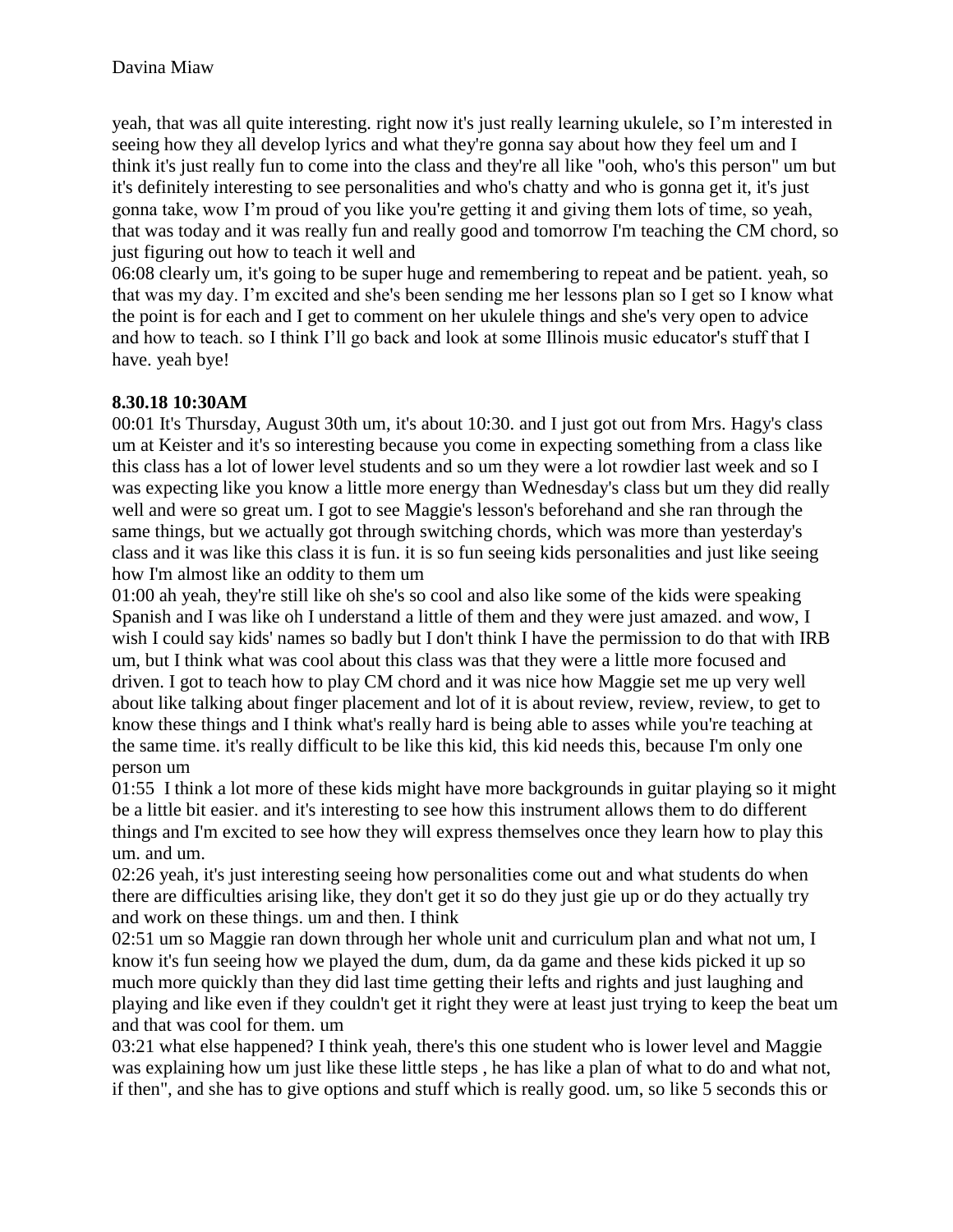like what not and adapting, but she's saying how it's difficult to find what accommodations and when and how far do you push and when and why um. but yeah, just seeing this one kid take a lot of time out, but then participating and she was saying how it was so exciting and so good for him um.

04:15 so that was super cool, um yeah I just think it's interesting seeing these kids work and their difficulties. they're so funny when their fingers start hurting um yeah, so I'm learning a lot how to kinda act out and be out of my comfort zone when teaching. you just have to be really excited and look stupid um with these kids because all eyes are on you and they want to see what you're doing. yeah, so it's been fun. I'm excited for next week, doing a little more planning, figuring out that stuff. um today was so good getting to know these kids and have laughter and like the little things with one kid losing his tooth. bye!

# **9.5.18 10:25AM**

00:00 Today is Wednesday, September 5th around 10:25 and I just got out and so she's sent me her lesson plan and Maggie's been really nice about letting me take baby steps about what I've been putting into her class and like teaching so this week, so this week I did CM, and FM, a review of what they had learned last week. um, so she started up with them warming up, shaking out their hands, that sort of things, and she was doing elevator breaths with them, and then she's very good about making sure they're using solfège and audiating, something that we learned in vocal tech and starting that off with eh pentatonic scale, very easy. super cool seeing that being put in place. um and then they played this ring circle game which helps to like get out energy, but group participation and community building. so they did kumala and that purpose is to keep a steady beat, so very basic standards of what she wants to accomplish

01:09 and then they practiced strumming and you can really see some kids really getting it like right away. Like oh I remember this strum pattern, it's DDUUDU but and some of them their muscles are getting used to their strumming up and down at the times, but it's like hard because they're like up, up um. but it's cool to see like it clicking and I was talking to her about how hard it is to assess um and she says she just marks down the people who just aren't getting it for ukulele it's just a lot about participating and who's participating um and so that was cool to see as one teacher how do you asses 15, 20 kids in your classroom um 01:53

So another thing I've really liked about her teaching is how calming she is because vocal nodes is a thing and if you're yelling over your kids, you're setting a standard but she always keeping it very calm. like they got excited about seeing a grace vanderwaal video um which she kinda had to be like, uh I'm stopping because this judge isn't wearing something really appropriate. but she was very good about like they were really excited and loud and she was like, no, no stop, calm down. she had a very calming voice, she's very good about calming them down and being very relaxed but also being excited um and she's like very happy with the students' participation and that they're getting it. um

02:41 yeah, for me it's figuring out a way to like, so when I was teaching to be clear about finger placement and going around and like continuing to strum, but also like let's all say CM together or let's all say third finger, 2nd string, first fret, just repeating and making sure the kids are all getting it um. rather than just doing it the way I would usually do it and so that's good to like edit the way I teach so that they're like talking as a group more and responding more rather than me talking all the time. I think it's something I'm learning, like can everybody say FMajor what not. so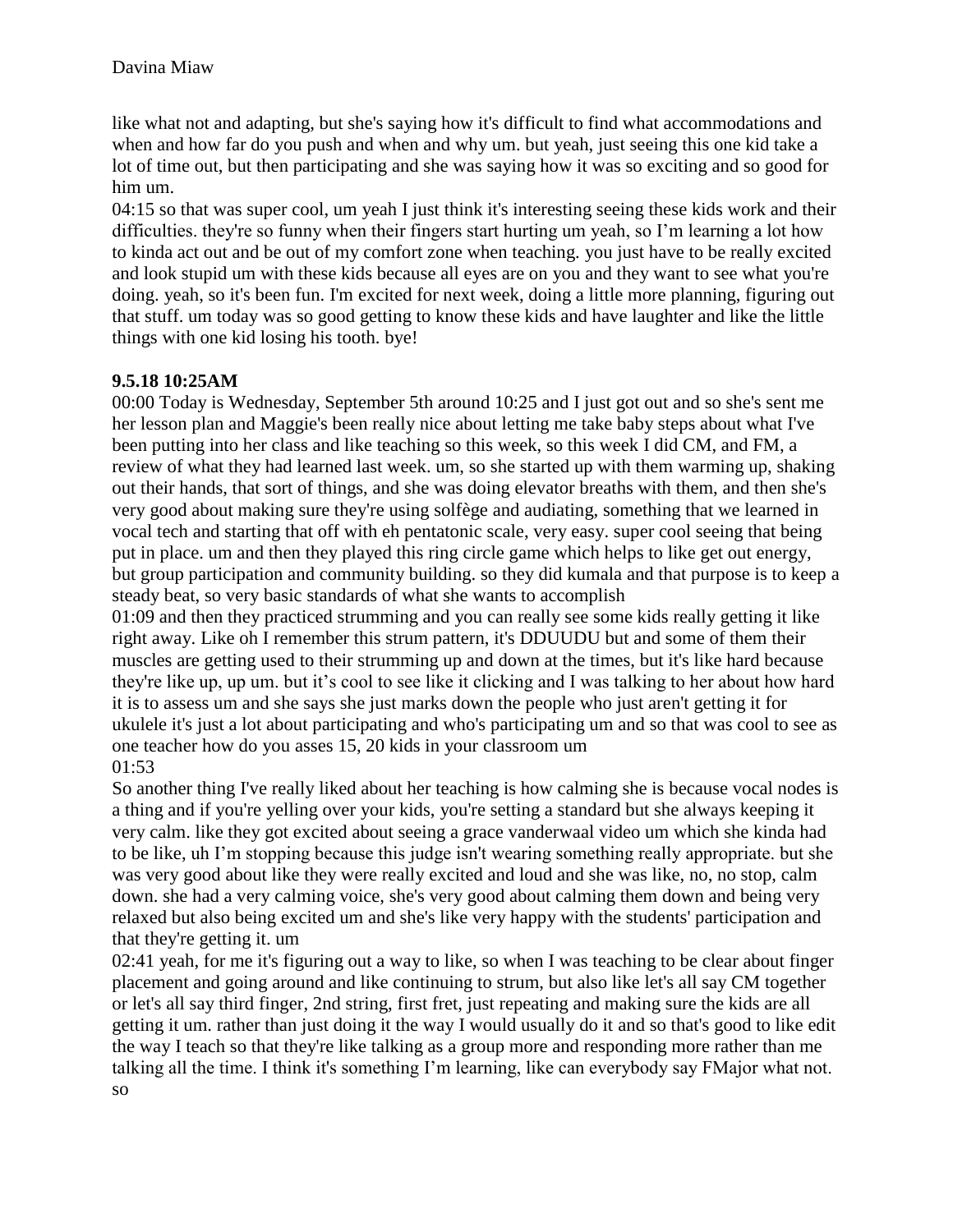03:36 there's like a lot of extra time, so she's very good about showing them the dulcimer and telling them personal stories as well and letting them a little into her life and being exciting like saying this is

03:58 this is my husbands' dulcimer when he made when he was 9 and that's so cool and sharing these things and like sing to them musicially and then she also showed them a chord sheet and it's cool to see how even though they're not like practicing ukulele a lot and we finished really early, she's able to input these things and show them the basics of songwriting, show them like Grace Vanderwaal who's their age, but also writing her own songs with positive messages and playing ukulele. like it's very cool for them to see that and I appreciate how she like slides it in and shows them chord charts

04:37 I think something that's really good, I almost got the names down and realized who are the more trouble kids oi uh yeah but like the girls are so sweet and so something for me is starting to write my own songs or like be able to do things that are cool to these kids so I can relate to them better. um, it's super important at this point now and then we also played dum dum da da and some kdis really like and enjoy it and some kids it's so hard that they stop. umso yeah, it's been a lot of let's learn the basics of ukulele and then we'll get into songwriting. I'm excited to see what they're going to write about and what kind of poetry comes out um yeah. that's it! bye!

### **9.5.18 10:20AM**

00:00 oo it's Wednesday September 5th around 10:20 um just got out of teaching at Keister and week by week I've been adding and maggie's been super nice about letting me add what I want to teach so this week I was helping them review um the FMajor and CM chords that they learned last week and so she sent me her lesson plan and they were doing a new ringcircle song which allows for like participation and um lik allowing um group participatin and like energy out. So kumala um yeah, so they do the warm up their hands, warm up their bodies, do a little solfegge and it's cool to see how things I learned in vocal tech are taking place and she's doing it. Like using head voice and um audiating so like she'll hum things without solfegge and they have to sing full solfegge or like you know baby steps towards that which is really good so then after the ring circle game kumala and it was like the purpose was to make sure they're clapping and keeping a beat um and she was saying how she like she learns things from previous classes like they couldn't high five each other because they didn't like touching each other um so they did fist bumps instead. um and then after that um what did we do? She did the practicing strumming, some kids like immediately remembered down, down, up, up, down, up and I think like it's hard for them to get the up and realize they're strumming down and up, but they're getting it!

#### **9.6.18 9:09AM**

00:00 It's September 6th around 9:09 now and I'm walking over to Keister um I'm excited to see what this group is going to do because they're one of her lower level classes um just like in terms of capability, so I'm excited they take review, how they'll take learning the chords and reviewing the chords, um hopefully they'll surprise us. definitely low of energy wow. school and teaching is hard, teaching's been real hard, but I'm hoping to just have a lot of energy coming into it and glad to be reviewing, I'm trying a little bit of different ways to be reviewing, like a lot more repetition um, yeah so hopefully today goes well

#### **9.6.18 10:21AM**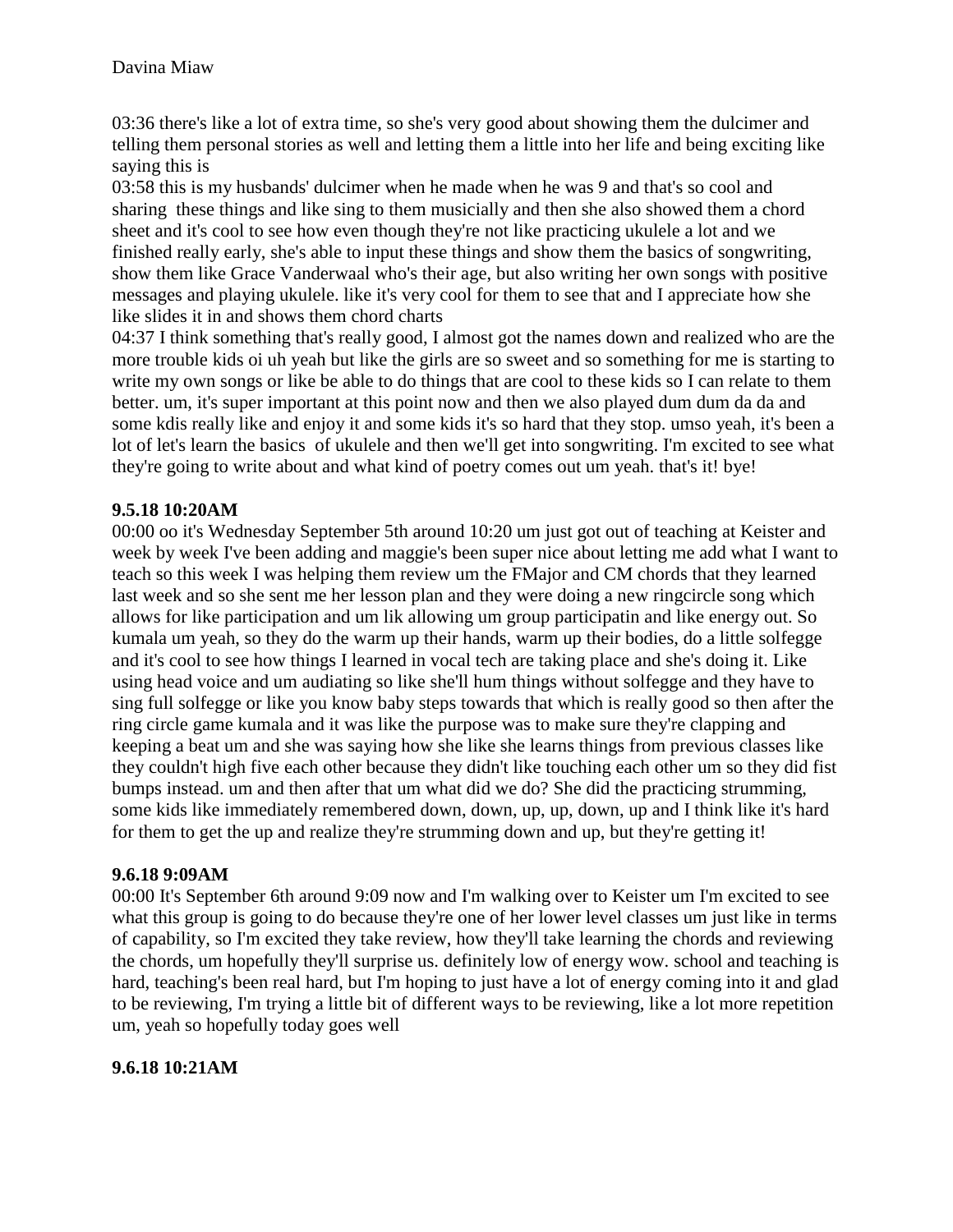00:00 It's Thursday, September 6th and it's about 10:21. I got out of Maggie's class and it was super interesting. It's interesting to see how things change day by day like you learn from the previous class that you teach. So I used a lot more reptition of like say 1st finger with me, blah, blah, blah and just seeing how Maggie varies things so like she taught them swinging rhythsm and reviewed swinging rhythms but didn't show them the video of Grace Vanderwaal or didn't go into as depth of the dulcimer stuff so it's interesting seeing the way she varies and like what she ends up doing like there was no audiation today, it was just singing solfegge. um, and so it was interesting to see which kids were acting up this week because they were different than last week. like last week the class was so good, the class was on point, everyone was on track 01:02 um and then this week, we had a couple students who can't say their names, but like as she's telling me more and more of these kids, it's so hard to hear some of their backstories and um like why things are why they are. and yeah, so that's hard um, but one student who usually stands on the side was really participating today and that was really amazing to see like him enjoying himself and having fun and participating apart from what his normal is which is aside. um

01:46 I think, 01:54 it's yeah, it's just interesting um being around these kids and seeing them recognize me more and teaching them and like the class turned out so well with them having fun and enjoying and participating and then ukuleles went and it was going well and they were learning chords and then they went into dulcimer, which is again another slower thing after sitting and Maggie was really good about saying like sometimes it's not the students' fault and it's not necessarily your fault either but like what can you do better? and so something she mentioned she could do better was pacing. um pacing to um keep the kids active. like after sitting for ukulele, doing something more active like Mousie, Mousie, that sort of thing. so she was saying, what can I improve on and a lot of it can be spur of the moment when you're teaching. cause by the end, they started off so well, and then they were totally scattered. making jokes, being distracted um and like one student has a timer where he takes a break and that was good, but he was just totally for the rest of the time

03:12 yeah, so it was hard to see a class that was doing so well at first, not crumble but like kinda did. um, but knowing that Maggie is so gracious in recognizing that it's not always like this is the student, I could have done this better as the teacher. yeah as they were doing dulcimer, they were making jokes and she had to have a very serious conversation with them about maturity and what not and it was just hard trying to get their attention um,. and like you know they can't always get a Cougar Paw because you know how good they can be no

03:58 um, yeah, for me it's fun seeing as the students get to know me a bit better and like me getting to be more comfortable teaching and reviewing, that's super cool for me and just being able to see them grow even though. it's sad to only see the kids once a week, like uh so hard. um. and Maggie was saying 55 minutes is a long time, it's a long time to have these kids for once a week. Um, yeah.

04:34 and then it was super nice. I was asking her about borrowing some of her curriculum for China and she was like yeah, everybody borrows stuff.

# **9.6.18 10:21AM CONTINUTATION**

00:01 Um, yeah, she was super nice about letting me borrow it and she was saying like with VMEA showing um it's one of those things where other teachers teach you and you learn from them but where is the line? like of course she's going to let me do it, but the songwriting project was mostly out of her own thinking and so don't take credit for it. it's like you're learning from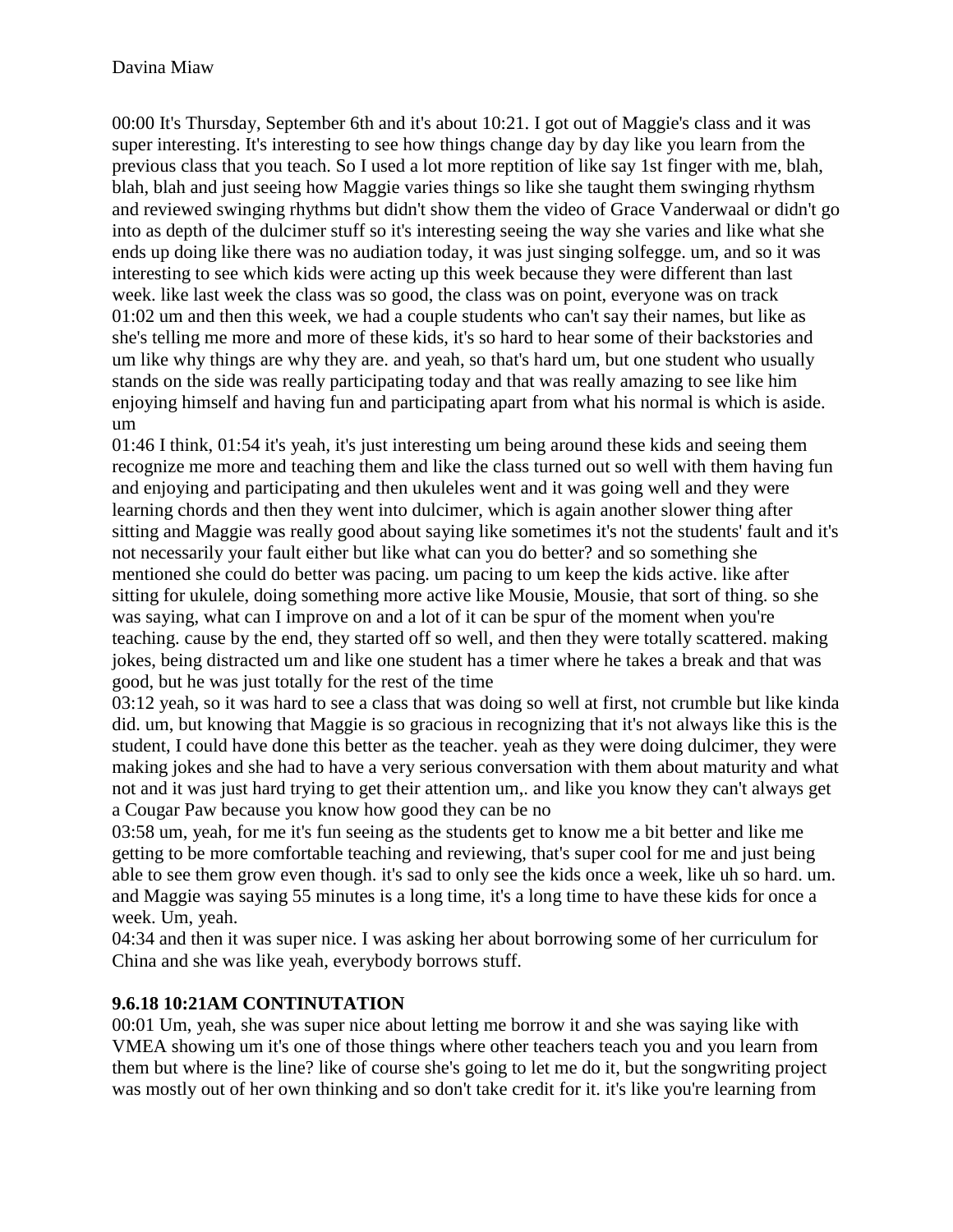others and as Lexi say, peer poaching, because it's good, that's how you learn but know that it's not all your own and umyeah and I was talking to her about building ukuleles in China and seeing how we could do that and she made a good point of saying like you know sometimes it's not the best because the ukuleles are a lot harder to play, so now it's like, do I do it that way, do I not do it that way, I don't know. we'll see. I'm excited to see what it's going to be like in China. and just to like use her lesson plans and what not yeah. yeah! that's really loud sorry... so I'm excited to see what the kids do next week, we're going to review chords, do G, and introduce songwriting.

### **9.12.18 9:02AM**

00:00 It's September 12th and it's about 9:02 I'm walking over to Keister now. Um, today we're playing Kumala again, singing and then maggie added in Mousie, Mousie after ukulele so they would have something to pace break up like mentioned last time um, I'm having to review CM, FM, and Em today and then she's going to teach them GM which is going to give them a lot of angst because it's hard at first. Um, um I'm exhausted and I don't know how teachers do this because they actually have to talk but yeah, I'm just exhausted from school and everything so figuring all that out. but I'm hoping that today goes well um, with the kids, um we'll see what happens um they're going to be getting to... [something about the hurricane and weather] so they might be a little wild, I don't know. we'll see yeah.

### **9.12.18 10:25AM**

00:00 Still Wednesday, September 12th again. Um, and ummit's about 10:25, I just got out from Maggie's class um so today they had a sub so it was definitely, like she definitely needed to be more strict with the class and they did a good job honestly and I think the balance with games, and singing, and uke. and something for me to learn that she was giving me feedback on was to not ...00:59 umm to not be afraid to give them a little bit of time to settle between transitions and to like have a commanding presence and it is a little hard because it is her classroom but also like the kids are used to me and she's definitely given me the authority with them, but I'm also playing games with them and so it's a hard balance to be like this is what we need to do and we're reviewing so like let's calm down and settle down and trying to find that balance um so that's her feedback for me. Don't be afraid to wait a little bit to let them settle cause like, I'm trying to find a balance between doing things really fast and um like keeping their attention but also like they're kids so their not all gonna I don't know they're not all gonna be quiet at the same time. It's hard to find a balance, but that was her comment for me and like she talked quieter when she wants to get their attention. which is good for your voice first of all but it's also like a little more serious and so I think tomorrow that's what I'm going to try and figure out like how to have a more commanding presence but not in the authoritative sense, but in the like hey, let's all do this together, we all need to settle down a little bit. and given some kids are really getting it, but first they're forgetting form week to week, like how do I do this chord and how do I do this chord. um 02:26 yeah, so it's just definitely a balance. I think I've almost got all the naems down it's just a little hard sometimes uh

02:46 um, what else? oh so Maggie taught G and she's very good in like mixing in stories so they can have brain break sand review. It's a lot they're taking in. so just a for fun story for a brain break. and then yeah, so she taught G and she was very good about showing them and having them observe different things like certain thinsg so like I have these two fingers, which two fingrs are on the same string. which string has two fingers on it? what fingers am I using. like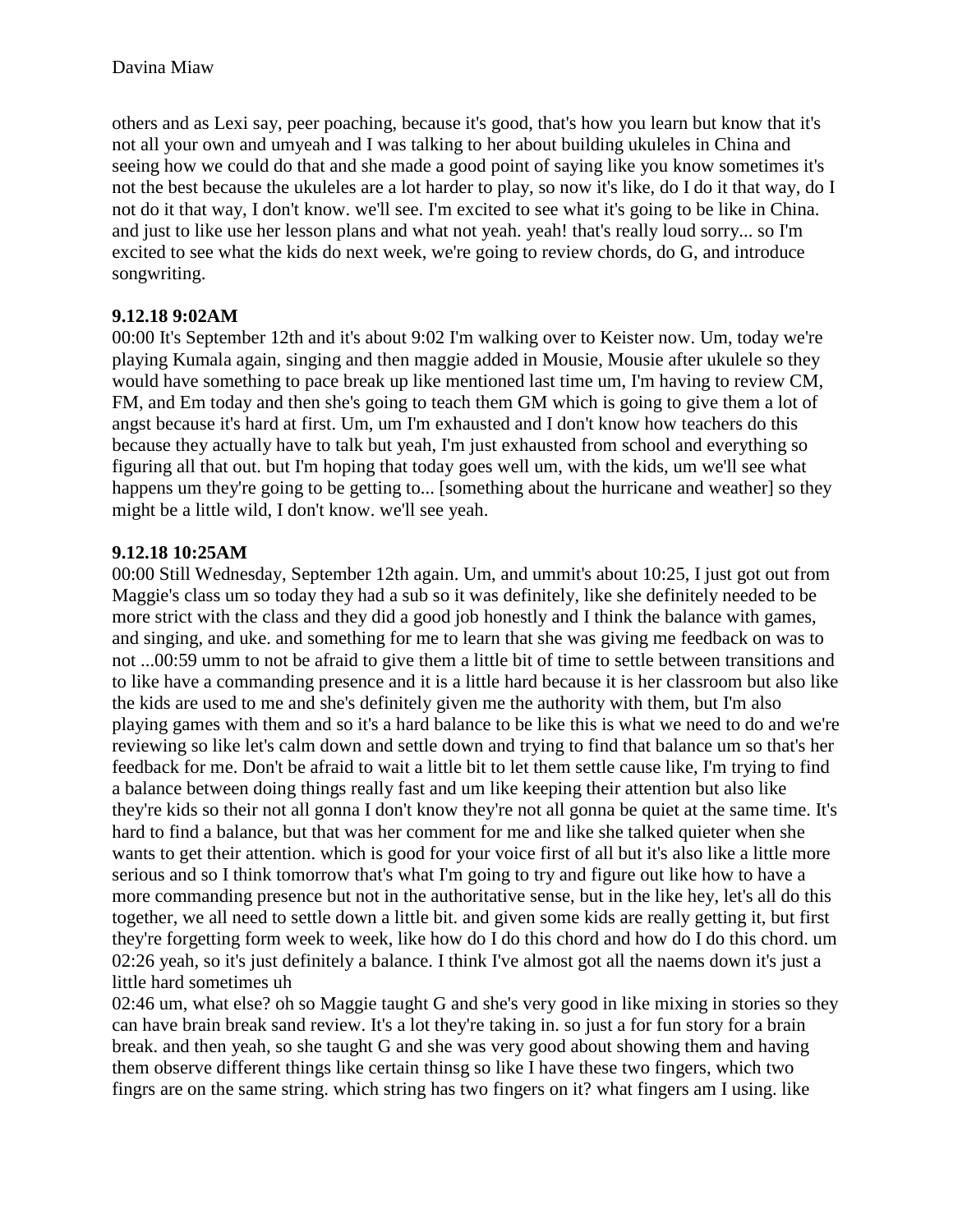having them observe and look at her before they have to do it themselves. so that was super cool and super good for them

03:43 um...03:49 yeah, that was mostly the day and I think you can see little personalities come out and just talking about one kdi who only wants attention and that specialness so like this kid just wanted to do it all. she didn't want to put up with an argument um, yeah so it's balancing things.

### **9.13.18 AM**

00:03 It's Thursday September 13th and I'm walking over to Keister um yeah most tired yesterday was feeling a little down and tired I think it's partially because of the weather um which is hard and it's definitely like you try slightly different teaching approaches just so maybe they'll all settle down and they don't have to raise my voice when I'm talking to them um and quieter maybe and I also think wow teaching is like uh I'm supposed to have all this energy and how am I supposed to be real with these kids and the fact that like you know sometimes I may not be as energetic as I may want to be that sort of thing. and like what if the students don't like me but realizing like it's not about htat in a sense um it's kind of hard to wrestle with and balance how you teach and how the kids respond all that jazz but hopefully today goes well um last week was class had a hard week that started out really well so hopefullly the pacing game with Mousie Mousie will help yeah.

### **9.13.18 10:24AM**

00:01 Thursday September 13th at uh 10:24. Just got out of Maggie's class and uh so this class is a lot lower level of students and so right at the beginning you hear them coming down the stairwell and they're already pretty loud and hear one student in particular. And maggie knew immediately oh we got to be a little stricter with them what not and you can see kids getting more comfortable and starting to act out. Like kids who were fine at the beginning and then like what are they doing and one kid who usually stands aside but he's been participating. I think at first it took him a while to warm up and then he's getting more and more into it and music apparently is one of the classes he participates in the most and it's so exciting to see that. um. 00:56 I think I'm almost good on names, um. and we had one student who like wasn't really in control of his body so Maggie had to take him out and talk to him and she was saying how it's nice having another adult body in the room because if you do it in front of people they shut down or like are upset asking in front of kids and so she pulled him aside at first. They were doing rhythm patterns at first and so she like wanted to have a student lead and students were like, wait I can't actually do this and so she called me up and I was like "AHH" like on the fly teaching, say what?. So that was definitely scary and definitely learned a lot from that. My speaking voice is always so much lower and I always have to remember with elementary general music you have to sing higher and head voice and it's actually something I'm not used to and so I was like, uhh it has to be higher and just thinking of patterns like ta ta ta ki ti ki ta and like rest and stuff is really hard, but they were really good with me espcially when I was like

02:03 I couldn't keep a continous because I was thinking so hard about different varied patterns um, so I'm tahnkful for their grace with me. um and the fact that I had observed and done stuff with Maggie enough that it was as difficult except those things like when you teach, honestly you black out I think for me right now, I'm like, "What am I doing?!" and then I can't remember it anymore. um haha and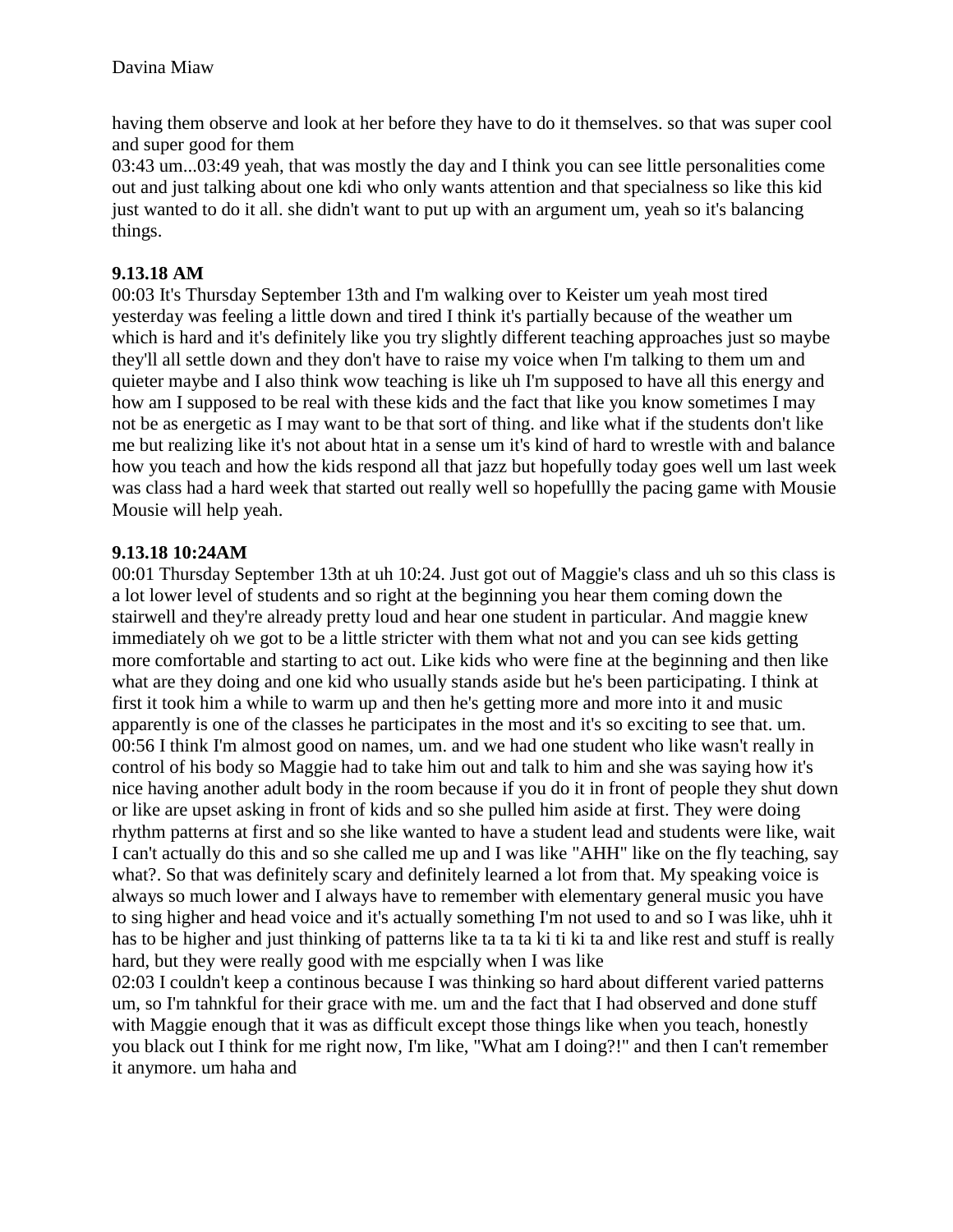02:34 yeah, it was just spur of the moment and then he was and then the student was able to sit aside and kind of like calm and at the very end he joined and played and it was so good to just yeah. and some of the other kids have these things called soccer balls and um it's just for good behavior and just knowing that I think she has to read a ton of IEPs and just espcially with every single kid so it's so hard to know like it's hard to know how she knows the students so well. It kind of blows my mind

03:13 yeah, and then so we did "{} again and I really think I need a higher voice like and did review. learned form maggie so I told a story because we got forked this morning. I think I need to do a better lead up to the story, so practicing that. But to give them a brain break to massage their fingers and kind of get it allout um and yeah, it was much better this time getting them in rest position and not having to raise my voice as much and like feel like I needed to talk above them um which was good

04:00 she also ended five minutes early which was funny because she was like, oh I have to think of something else to do and like yeah cause sometimes you just forget um and then what else happened. yeah so there was that and

04:25 um at the beginning they were playing Kumala and one kid acted out and did a weird dance move, which was no bueno. um, and so she had to have a more serious talk with the class and it's like how do you balance serious and maturity what not I think is really hard especially for these students because they're like the oldest grade and still figuring stuff out. yeah, I think this experience has been good, it's definitely out of my comfort zone what I've been doing, but it's been so good and so rewarding. Maggie has the kids say thank you to me everytime I teach and I'm literally like, I do nothing, like you're teaching me and she's so kind to let me be in her classroom and helping out and stuff like that it's um I just feel very blessed to be able to be in the classroom at this point and um gain the knowledge and experiences. Even knowing games for general music is just good to know and I'm really thankful and blessed by that 05:41 I think the kdis did really well and some of the kids are super sweet. Like one of the things

they would pick it up and were actually trying and some kids who didn't want to so it's a mixed bag, but they're doing so much better with their strumming than they were the first week and I'm really proud of them. you become attached honestly , yeah, that's it.

### **9.19.18 10:20AM**

00:00 Wednesday, September 19th and it's about 10:20, I just got out of the class um I'm glad that I'm starting to actually know everybody's name. there's two kids that I'm a little unsure of but yeah today maggie introduced the songwriting portion.s she had a powerpoint presentation and it was her sharing so she like shared the book what would you do with an idea.or something like that, but it was a really, really cool book, but she used the lines to share with them the hardships, like it's going to be hard and there's like people might laugh at you for it, but also like this is what it is. She showed examples of good and bad lyrics and tlaked about lyrics matter and it's important to write things um, in a meaningful way, not like justin bieber's baby or taylor swift's never every getting back together. but writing them with more depth and in a more poetic manner.

01:14 they started off the time with coming in, warming up bodies, solfegge, kumala, you could see they were getting really antsy. yeah, they were getting pretty antsy and so it's just I think she's going to try and add more games next time. um just for movement and kind of like little snippets you can see it. some of the kids jsut don't get it and then make jokes and laugh and want to move a lot. some of them you can see like they're like tearing up and crying or they say really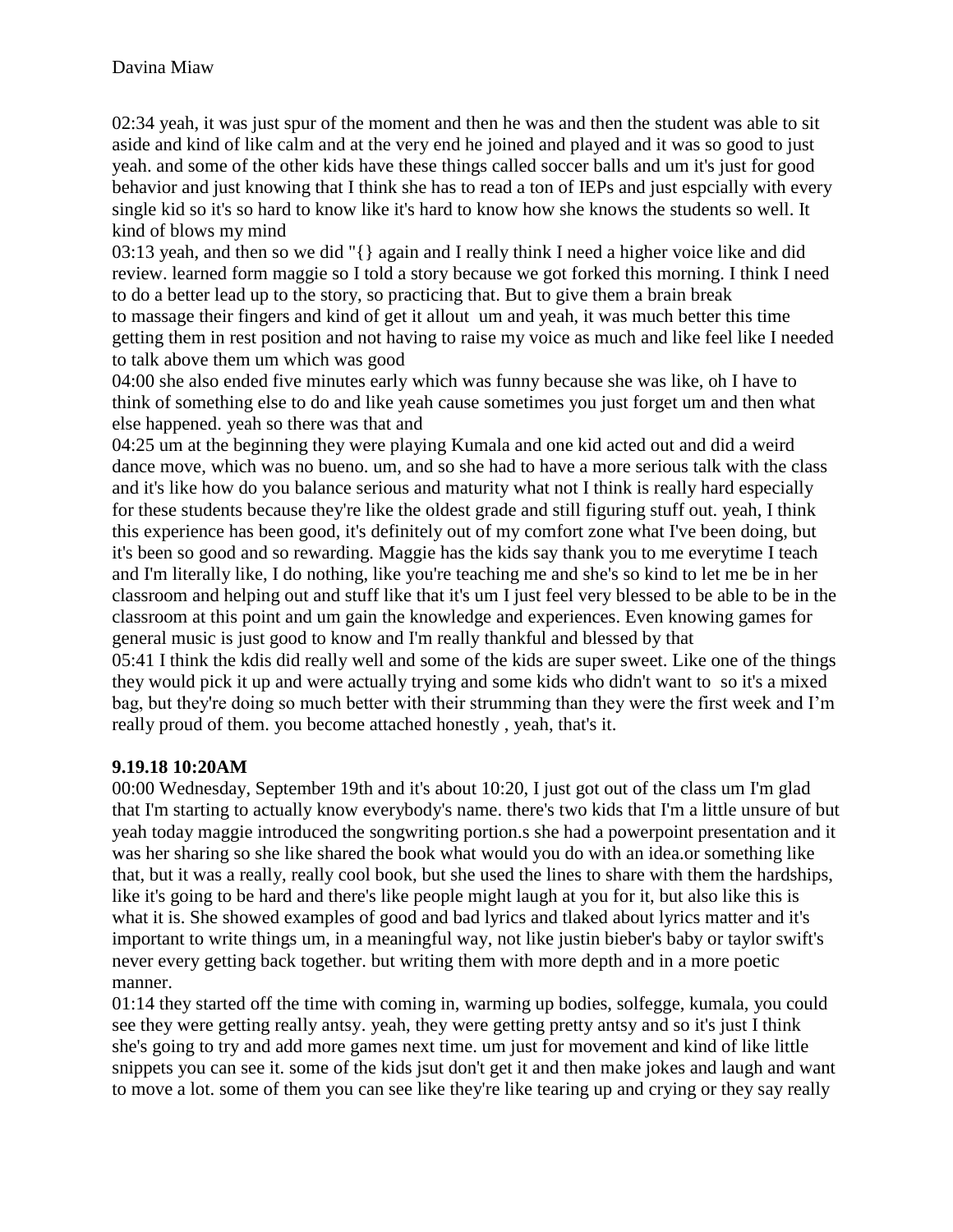profound things, just like little nuggets or where they're like almost there. One um student was saying like, but she's just writing her feelings? what's wrong with that? It's a totally valid point, um so yeah. It's crazy and just the fact that Maggie can share her songs are really meaningful to the kids to see

02:14 um and like they've never met Jordan, but they hear so much about her that they love her. um yeah, so it's super cool seeing and that and it just makes me want to write songs more and really share. I think there's these moments for me where like after watching them ahh I should write a song blah blah and write out some lyrics or just looking at my past journals and seeing um how I'm feeling would be super cool yeah, I can't wait to write a song about this and hear myself talk again about the ups and downs because yes, it's hard when the kids aren't focusing and paying attention but those little nuggets of truth and the golden wow like that clicks is so worth it um even though it can be really hard um

03:08 yeah, it's just a matter of writing things down and trying things out. umm, yeah, hopefully tomorrow goes well. I got to share with them the forms and just like the fact that this project is really special to me and I'm I can't wait to hear what they share and how I can share that with others um, because these kids have such sweet hearts and they have such amazing stories and you know they may be 11, 12, 10, um but their words are so important and they have stuff to share. It makes me wanna like go back and compare the writing from when I was younger and write stuff about it. and just my feelings from way back when um. yeah, super cool, super cool, and I'm excited for tomorrow and to see what happens, yeah

### **9.19.18 10:25AM**

00:00 It's 10:25 on today's September 19th? I want to say. Umm, just got out of Keister. today maggie switched it up just based on what they did yesterday and so instead of doing a game and like hiking up their energy or losing it, um. she instead they had their morning meeting, so she just went into telling a story and she said it went a lot better which was good from yesterday. I could definitely see the difference in that there were more people focused and less jittery which was good um. yeah, they're definitely behavior issues today and it's so insane because it switches every week. every single week. who's having a good day, who's having a bad day and it's so interesting seeing kids who are like. today, I'm extremely exhausted and tired because I stayed up way too late making cookies, but it was worth it, but like kids show it on their faces so well how they're doing and in their language and so some were having good days and some were having hard days and um

01:16 and again, like some of those nuggets these kids have, sometimes it's just one child, one nugget in an hour but it's just so profound. um, yeah, it's insane sometimes just what these kids say um. yeah just amazing and hearing maggie and jordan's song, there's rawness to them um something I think these kdis are starting to understand but I think it can be a little hard for them too. Maggie also they didn't the kids didn't get to do the why circle but it's super cool she was showing it to me

02:06 so she started with what, it's really easy to say what we do and how, how we do it, but the question is why, why are we doing something and that's something nobody else can touch and I'm just starting to think about like I hope these kids turn these forms in and sign them. it's such a huge barrier to doing research but um yeah. I'm praying hard that these get turned in but, it's so true that you literally pieces of your heart with these kids um and just thinking about I'm going to write further on about the song I have to write. um, it's going to be so tough butit's going to be so good and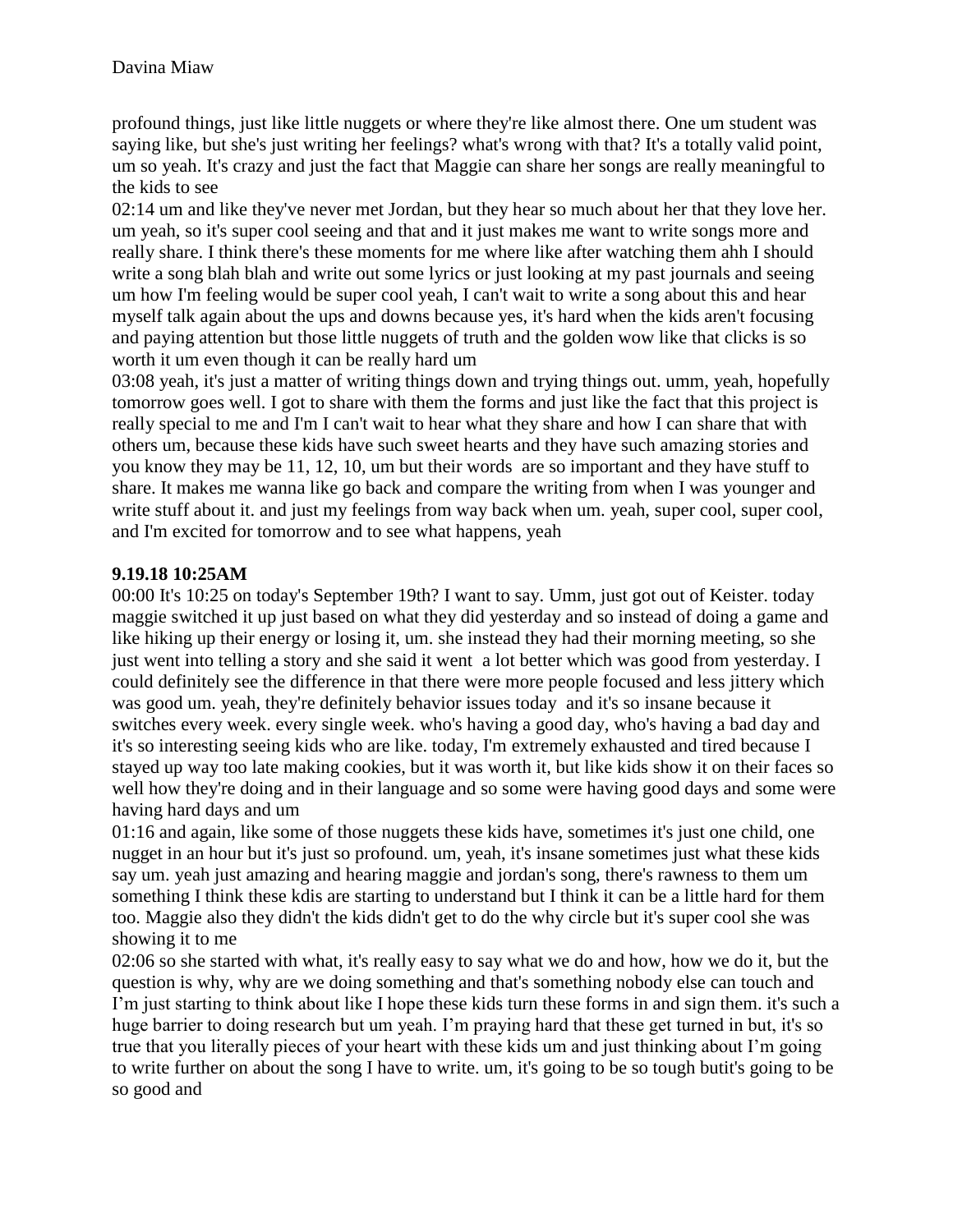03:01 yeah, honestly when I think about the why and kinda blending into the capstone, hillcrest grant a little bit. I'm uncomfrotable songwriting like I'm uncomfortable in the classroom and maggie's an amazing teacher just seeing her um, truly truly amazing um and just the reasons why she does things um yeah I just have to ask why I'm doing this and why am I doing music and why do I do this and why do I want to do this? but I know as I was thinking with my capstone and grant stuff that um

03:42 um, I am leaving pieces of my heart here with each one of these kids and getting to know each one and love them and they're just so much fun um. yeah it fits in well as I was thinking of it because I think I titled this one I don't know if I wrote this one to be pieces of us of the other one, um but it just fits well because like I am and my heart is going to these kids and I cannot wait to see what they write. like one of the kids was like, "I don't know how to write a line, I can't do it, um, but I know he's going to come up with something amazing and I'm so excited for that um. yeah, that's me. bye!

### **9.19.18 8:55AM**

00:00 Hello, it's Wednesday, September 19th at 8:55 um, I'm walking over to Keister now and um. not as tired as last week, but definitely just a little bit tired. um, I'm going to teach and review all the chords they learn today um and also talk about forms that need to signed um. yeah. yeah. Excited to review, always kind of a bit nervous beforehand Maggie and in front of the kids I want to do well and yeah I think the it's always difficult in fornt of other um to make yourselves known to them as you teach because like you're being wah to teach um yeah

### **9.19.18 Continuation walking to KES**

00:00 It's just IRB's a bit much and this forms really long and Maggie even commented that the translation's really long and the parents aren't really going to going to read it I dont' think, so she just had me highlight where the kids would sign and where the parents would sign so hopefully more of them would be able to um. just be able to sign and particpate in it. so it's a little hard, but hopefully it all goes well.

### **9.26.18 8:55AM**

00:00 I'm walking to Keister at 8:55 on Wednesday, September 26th I think. I think it's the 26th, I don't know. I'm just really tired. This seems to happen more and more as the school year has gone by I'm just exhausted. Ummm so today they're supposed to bring in a line of poetry and yeah and Maggie's going to write a song using their words. I saw this um thing that she did last semester with her songwriting, so I'm excited to see it again now that I've seen the whole process they've gone through. um. yeah. I think it's going to be super cool and just to see them seeing their own words being used will be really interesting, exciting um

01:04 what else... ummm... I'm supposed to make a half-sheet and so for me the challenge will be figuring outt how to make it understandable for low level readers, but also a good way to prompt them to like draw or write what they're feeling. um yeah, that's kind of where I'm at now. I've started messing around with words and lyrics for my song that I'm writing after this process umm... yeah something that I've been kinda going.

### **9.26.18 10:24AM**

00:00 It's 10:24ish um at Keister. really different than last year when I was observing. Um, so they had an assignment to bring in um uh to bring in one line of lyrics and so last year when I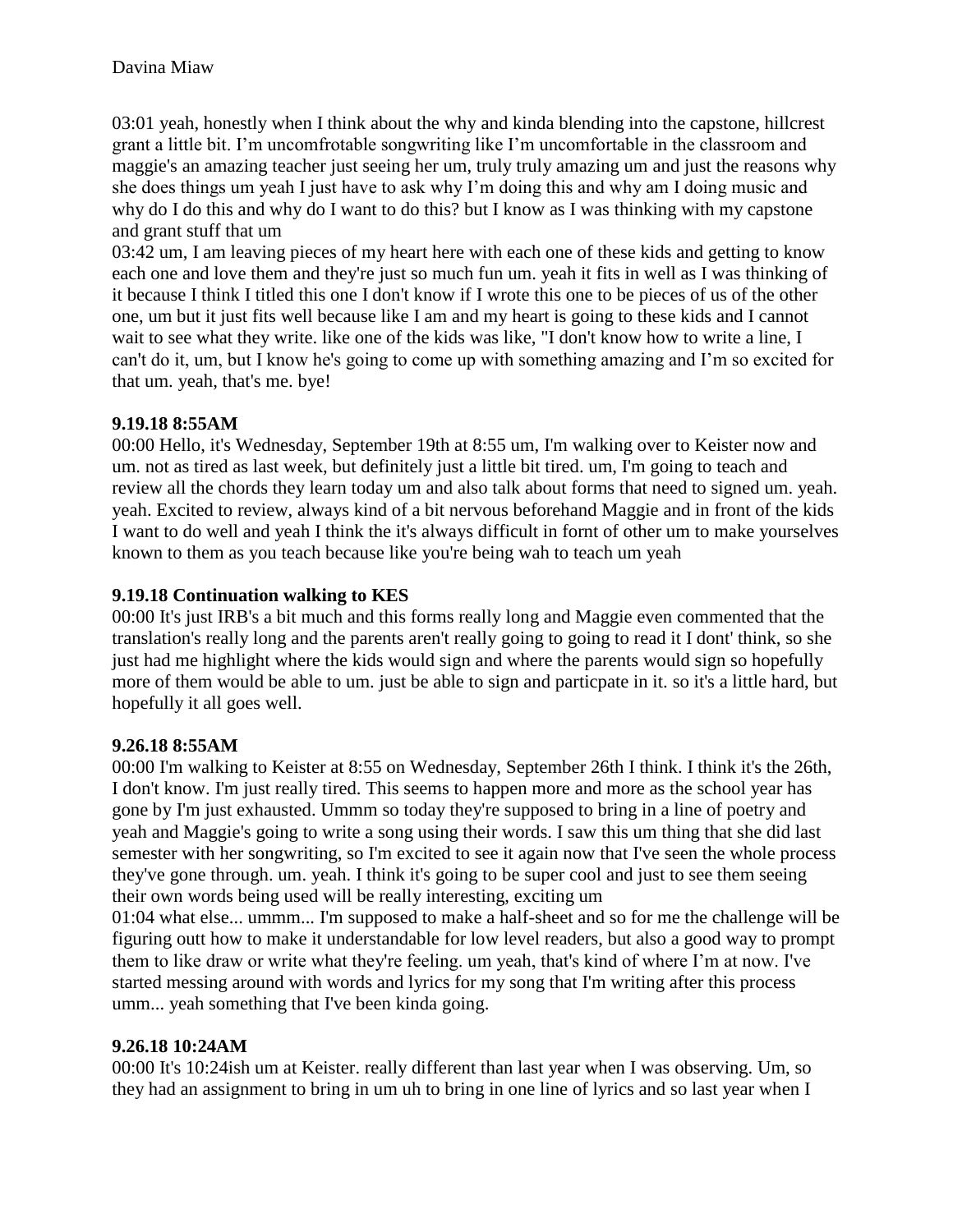visited almost all of them did and if they didn't she allowed them like there were 2 or 3 and she allowed them to write on sticky notes um, but this time they were given time like in the morning to write it ahead of time and what not, um and still only I think like seven of them wrote seven out of 15 um. and she was able to give partial credit to those who spoke up and said something like 3 out of 5 points, but um it was still amazing to see the level at um just very different from last year when I visited. um

01:03 yeah and so I got a couple forms turned in which is good it's so hard the fact it's hard that this has to be the case and I have to turn in these forms and just like I feel like it actually hinders research with little kids because like I've met them but not their parents and it's just difficult. um. yeah but I think there were 4 forms turned in, which is good! um and even so, they'll just have time to reflect um on their own, yeah. what else? um.

01:45 so Maggie had this lesson plan to play games and solfegge and warm up but honestly, they were just such a mess. She was saying that this was her at her meanest because they just like someone jumped because they were so unfocused and just like get it done, get 'er done. um 02:05 so this class was defintely harder to work with and just like last year she had somebody type um but I ended up typing because the kids were a little bit slower um which is um a really good example of the lower level these kids are at reading wise and ability wise that she was talking about. umyeah, it was kind of amazing because I don't know if I had this many issues when I was their age. I don't know. um what else? It was so cool to see the song piece together and she's amazing at coming up with things right away. I would not have been able to do that as well as she did. um yeah amazing. um

03:00 it's giving me ideas for my song. I really just need to write lyrics I'm right at the point like the kids like wow, I really don't know how to do this adn it just takes practice and a lot of experimenting and messing up and yeah, Maggie was really good about encouraging the kids but also we gotta write lines. I think the best part was probably as these kids starting writing lyrics and hearing like their words being used in a song to create so beautiful and cool, they started getting ideas and um just like bouncing these ideas off each other, which is amazing and being so into it. It was so cool just like rolling off their tongues and raising their hands like those little moments and you can see some of the kids like one kid has more difficulty um but I think he's so close to getting it, I just think some of his friends are hindering him which is a little bit hard um. 03:59 yeah so truly is a balance um it was so interesting today I like saw their names spelled oh my goodness.

04:16 that was just something else. This is so different and so cool! Cause I knew how it was pronounced but seeing it spelled was like a whole nother world. um yeah, I'm hoping tomorrow goes better um with the kids turning in their lyrics, but I don't know, we'll see maybe they will maybe they won't um yeah and it's hard with kids cause like Maggie was saying how she loves to see their reaction in it and kids like don't see it as much this young which is hard, but um they got into groups, she let them choose their groups um hopefully it works out and they'll be able to encourage one another and help each other in it of whether they tear each other down and distract each other um so next week they'll be doing rotations and I'll be asking them questions. I need to think of my questinos cause she asked me if I wanted to help lead it and Iwas like "eh heh" because I'm not like comfortable with it yet. I think it's just a practice thing and writing songs and writing words and like spending the time to write these things um. yeah, so I'm excited and I'm also nervous because I feel they're in a much better position. yeah okay, bye!

### **9.27.18 10:23AM**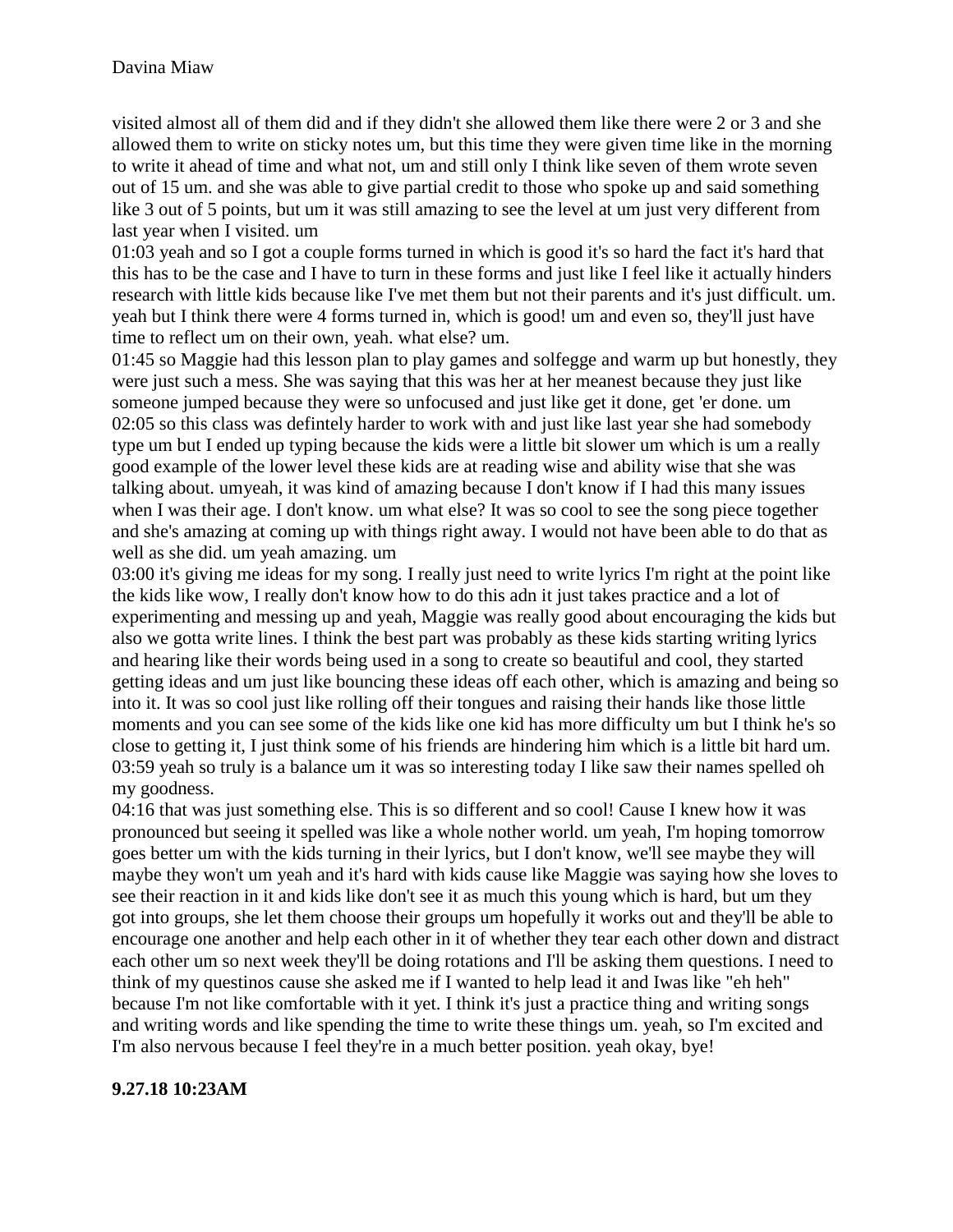00:00 It's 10:23 and I just got out of the class! So Maggie came in with a different game plan to their behavioral issues were in a bit of the mud. and definitely saw Mama Bear come out a little bit, which was funny, but it was needed like it was needed because I think one of the big issues in this is that is kind of a bit unstructured which allows the students freedom but also like when one kids acts up it actually hinders another kid from getting it when they're so close um and so one of the kids she was like, no mhmm, go to the back corner, sit, no leeway and that was really good and all the kids were really attentive and focused at the beginning, but this class it so long and it's like 55 minutes and by the half hour point they're like whewww, it's a little harder for them, um. It was interesting to see how she took this class because they're song was umm maybe not as developed and oh I ended up typing but like the student was a good typer, it's just hard to go that fast which is understandable. um, yeah

01:18 so what ended up happening was um uh definitely hit an impasse a hard point in the song writing where she couldn't figure out like what to do and the kids were like I don't know what words to fit in and nothing really fits um and there thing was also friendship so it was interesting seeing the differences between the two classes um,

01:51 yeah and so it felt real with them in that songwriting we try again and we listen to the guitar and we try and figure something else out um I think someone else oh so this class had a lot more people turn in things which is really good um. but I think um yeah, I also like the forms are good and necessary but also those who filled it out are definitely higher they're higher level students and so the data that I'm gonna get is definitely not gonna be as like good as I want it to be because yes I will but I won't be able to share the kids who are "trouble kids" and be able to share like oh this is what this is and this is what this is you know um. but people at huh huh the superintendt's office got word of this and they want to come in and record these kids and these kids are so excited, but Maggie's also like we got to piece some things together before it gets put on local news um, but I think it's so cool and um It's an amazing opportunity that I get the chance to work alongside her and maggie is doing really great stuff I mean it blows my mind how amazing she is at stuff like this. um, yeah.

03:22 I'm excited to see what they write. I started practicing guitar again for like worship stuff, but the callouses and my fingers they hurt, but it's fun to kinda like mess around and my first inclination is to start with the music first because like just because I can mess around with chords but honestly what I need to do is just sit and write and then put the lyrics to the music, I think that's the better first step.

### **9.27.18 9:00AM**

00:00 It's raining and I'm walking to Keister. It's 9:00 on Thursday, September 27th. Umm. yeah it's raining and sad, but I got my umbrella so it's okay. um

mhmm \*humming and wait walk button\*

00:45 I'm really hoping for good stuff today at Keister um yeah, I'm a little nervous um just because yesterday was okay, but the kids were mhm and this class is supposedly difficult. different challenges but like a little bit lower level and so I really want to see these kids just like open up and understand um and really get the importance of songwriting and expressing feeligns and stuff but I don't know, one can hope, one can dream. umm yeah I hope they all turn stuff in. um both lyric wise and forms so I have data to base stuff off of um, yeah

01:39 that's the hope, I'm really excited to see what I come up with, but I'm also nervous for what they might not. I don't know, we'll see. also my fingers hurt from playing guitar cause I'm rebuilding those callouses. yay!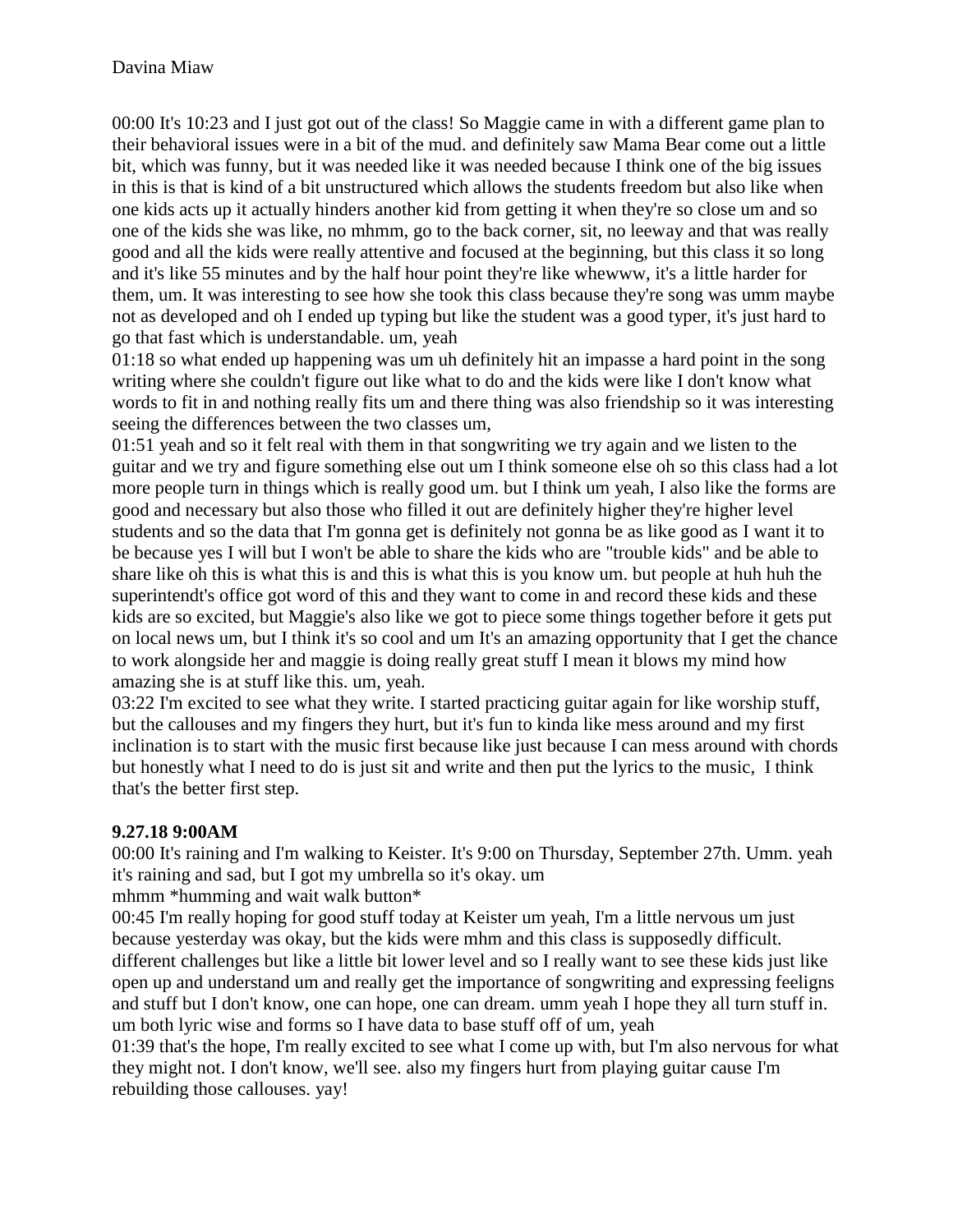### **9.27.18 10:25 AM**

00:00 But it's about 10:25 on Thursday, got out. and this class I was happy with in that a lot of them turned in more stuff, but haha definitely saw Mama bear come out with Maggie and the fact she knew from this class that she had to nip it in the bud um and , no you're not going to act up like we're gonna do the work and you're not going to distract the kids the kids around you because I think the hard thing is that um some of the kids are so close on the cusp that when they have a friend bothering them it prevents them from writing something beautiful. Um so she told him to go sit in the corner because he needed it um yeah. It was just very interesting overall um 01:03 it was intersting seeing like got to see the more realistic part of songwriting where you get a little bit stuck on words and maggie like couldn't figure out a way to do it. So she just kinda played and listened and went through that um. Yeah, it's also interesting because like these kdis were so good at the beginning but just because this class is 55 minutes instead of 30 like they get antsy and it gets hard and so by the end they were like uh uh, but I love seeing like the kid who doesn't really talk and stands off to the side um just like slowly mouthing quietly mouthing the words and like these kids getting to seeing these words being used. like wow, it's a beautiful song! um, that's cool for me and like the superintendent's office got word of it and they're gonna go and videotape and photograph so that's super cool

01:58 yeah, but Maggie's like we won't have them come quite yet because they still have quite a lot to do, rotations, um, yeah and it was also interesting seeing like yes, this is a lower performing group and one girl was typing and she was doing great, but it was too much to go that fast, and so she kinda just stopped and was like okay, I'll type. um yeah, it's interesting to see they kind of had the same topic but went different ways on it. um. and yeah, I just love seeing those kids light up because their own song is coming and I think for me I'm practicing for worship stuff and my callouses are coming in and they're HURTING like butt. um haha.. but like I want to do music first and then add the lyrics but what I really need to do is like stick to it and do the lyrics first then add the music um, yeah.

### **9.27.18 Continuation**

00:00 and continuing on, let me think. hmm.. what else happened. yeah, it's just cool that their lyrics get used um and I'm really excited to see where it goes. and yeah, it's just super exciting for me to see all of it and see like pieces come together. choosing groups was hard for them I think because they just want to be with their friends, but also can they work well together? Yeah, so that's it! Excited to see how it goes in the future. um. yeah.

### **10.3.18 8:57 AM**

00:04 it's wednesday october 3rd and I'm walking over to Keister now um, it's about 8:57 umm. figuring out that I'll probably have to transcribe all my videos by hand by myself, not like with a program. it's kinda annoying to do that, which kinda stinks, but it'll be good to listen to myself hear the information I've been saying and the thought process has been through it all so yeah. They're doing group rotations for the first time, so they'll have four areas ummhopefully they all brought in their homework of their lines so they have some materials to write their songs with. yeah, that's the hope because last class they did not do so well on that last week. I feel like I'm a little off today, just slept weird and yeah so it's been a little hard um. but basically maggie's gonna take one station helping them work on like their lyrics and piecing together lyrics and music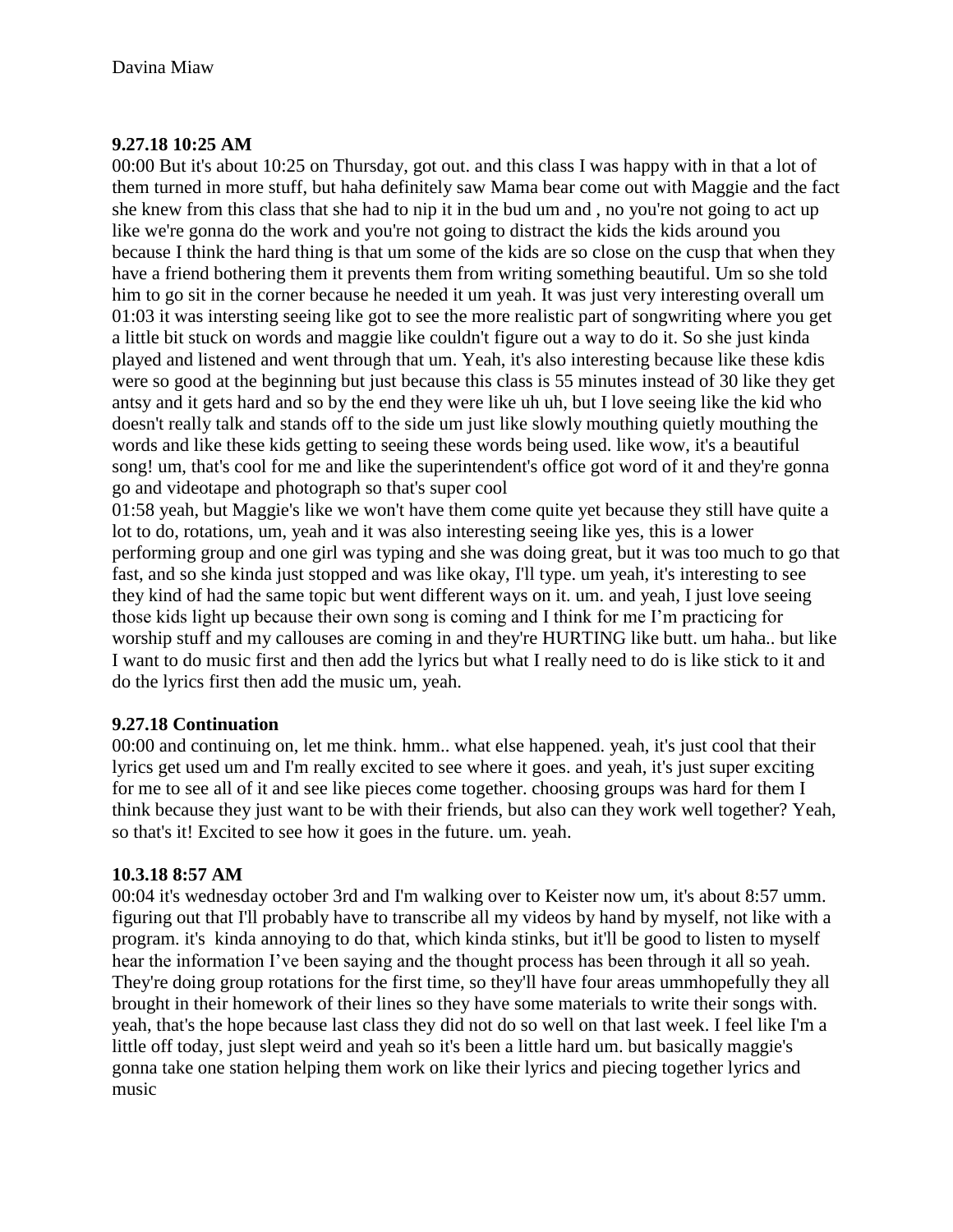01:15 they'll have another station just to work on ukuleles, another station just to work on their lyrics, another station with me will just be either they're drawing or writing and I think we might just have some conversations um it's a little bit hard because I'm going to figure out how to balance it all out. like the forms where I can audio record and who I can't and who I can video record um, so that's a little bit difficult. um

01:46 and then, yeah, so each week when they have rotations, what I'll be focusing on will be a little different, but will be a progression um so I'm thinking about songwriting and identity so this week on their half sheet of paper for drawing and writing what I had them do was is how did you feel about putting together lyrics and music and what I'll ask the kids on the videotape is the same question uh but also the fact like um like I want them to hear about their songwriting process, like is it hard, easy, frustrating to write lyrics and how are they dealing with that. is it cooler or maybe like worth it in the end because it's their own songs they're making umyeah, so that's what I kind of want to get out of this week is the processs of songwriting and how it's affecting their own personalities like how are they growing and in further weeks asking them about what's your song about? what does your song tell about you? or what is the message you want to give? I just think right now with their lyrics being developed, they're not quite there yet 03:01 um, yeah so hopefully this class goes well! Bye!

#### **10.11.18 8:52AM**

00:00 It's 8:52? on Thursday, October 11th. Hoping it goes well, gonna ask similar questions see what they answer. Yeah, teaching's exhausting. bye!

#### **10.11.18 10:23AM**

00:01 It's 10:23 um, yeah. It's 10:23 on October 11th of Thursday. um, really interesting. So I had this great idea because techinally like of course through IRB I can't use the students' um voices and like identifiable information and so it's really interseting so I reviewed the chords with them for ukulele um, I want to make it more interesting because it's just so monotonous to be like "3rd finger, 1st fret, blah, blah, blah" what not. umm but it's so fun seeing how the kids get really interested and invested and like oh I have to write a song for my project, like you all are writing a projcet, and like I am too and so it's cute to see them be like, what, so cool! um. and like kids just want to know about your life apart from being a teacher and what you do 00:59 um, what else? um, what am I thinking of. yeah so, first group had a group of girls and it was harder because they hadn't gone through a rotation yet, so they were less talkative and it was hard to think of things to talk about so we're thinking of switching things up and putting them in the middle. um later. and the last group was AMAZING that day. they were so cute, they had just come from writing their song, they were so excited. um and they were like, "Let me share with you!" like kind of squirrely, but super cool. and then one group found out about copyright cause they were using the wrong things they were using other people's lyrics which was kind of hard for them and you see personalities be like, I'm never writing lyrics again because of this and kid was actually like ah I'm good at freestyle rap um

02:10 and wrote a lot and that was cool to see his story being put out in that .um. yeah so a lot of cool bean kind of stuff. yeah, just so interesting to see these kids come out and stuff and it's funny hearing like "ah, is your song a story?" and some of them are like "No.." and some of them are like" uh, yes!" and this concept of identity is so foreign to them. So I can't like explicity ask kids what is identity in the stuff I'm learning, it's more what I'll probably have to do is be like, ah this is how their identities and personalities have been changing and taking like the beginngin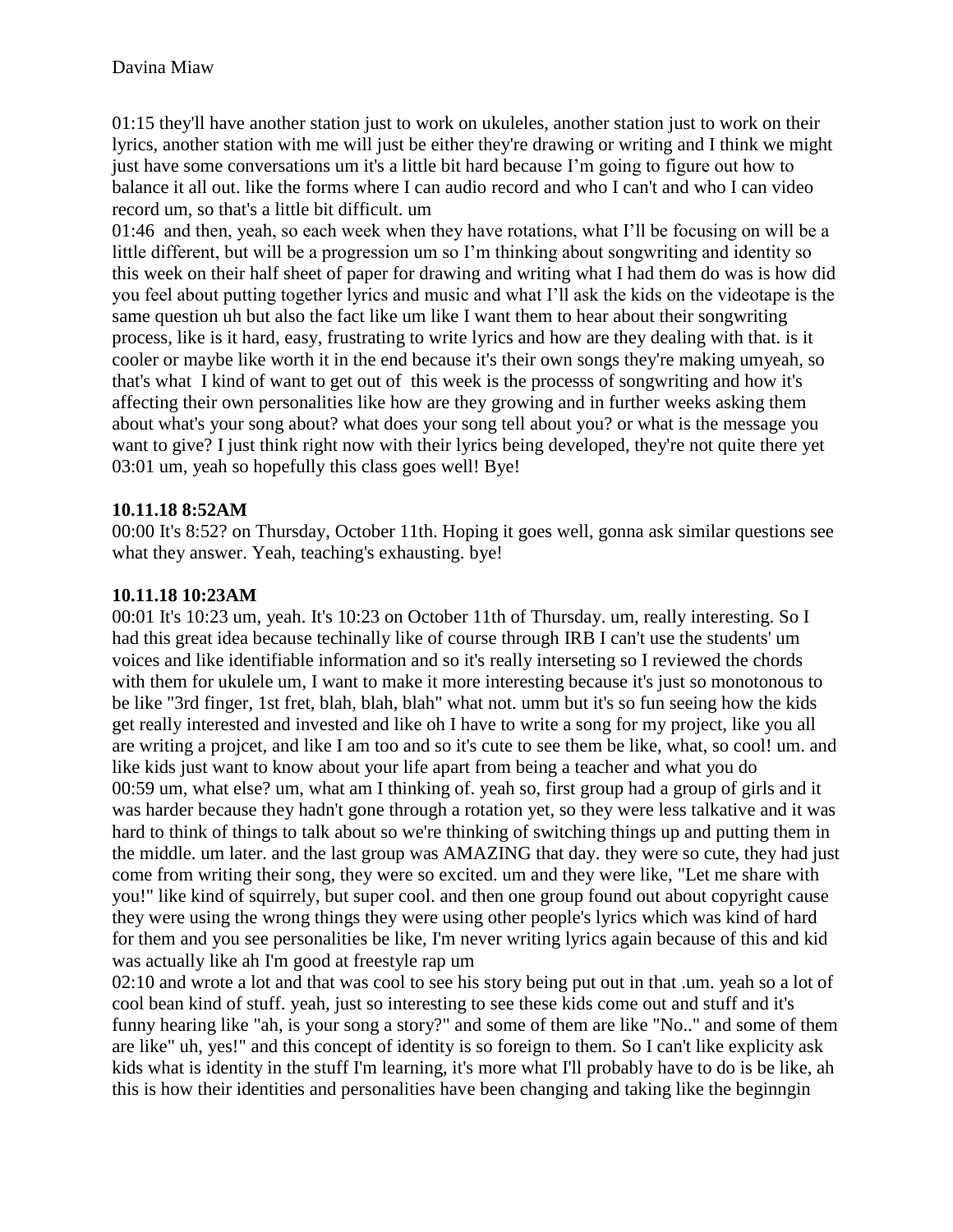beginning um versions and like what they're feeling about being nervous and what not and seeing how it changes overtime other than like ah how's your identity changing? because kids this age really can't tell. um

03:11 yeah, but so so so cool what's happening. I love them to death, I'm going to be so sad to leave and just the fact that I got to come in the beginning and build these relationships and get to know their names and like it's super super super sweet.

### **10.17.18 9AM**

00:00 Wednesday, October 17th it's cold outside. it's cold outside. Umm, yeah, it's very cold outside, um about 9 oclock. So I'm going to Keister now hopefully it goes well. So it's their last day to work on their songs because Maggie won't be there next week um, so last week to actually put their songs together and create a completed project. product. um. hoping they are able to come in and bring more lines I think we're going to switch rotations of who I'm going to interview first so there's a little variation and that Maggie can work with one group at a time in a different order um and get bettter ideas. My questions this week were a lot about how we share songs with others and why do we share it, like why are we sharing a piece of ourselves. do we even want to? um, that sort of thing, so that's my main questions. So on their half sheet I was like, Who would you share it with?, um and on advertisement how would you share it sort of thing and the questions I have are based upon that premise. yeah, so yeah I'm hoping it goes well and that the kids come in with some good ideas and they're talkative and yeah.

### **10.17.18 AM walking back to JMU**

00:00 Wednesday, October 17th. I'm walking back from Keister um, yeah, today actually went really well, it's nice with this group that they only have 3 and they only have 4 stations because it gives them time um finished all their songs, I'm super excited to hear them. cause I haven't really, like I've got to hear a couple of them, but not really, so I'm excited to see what they've written umm it's definitely hard having this unit in the fall and Maggie was saying like if it was in the spring, she'd spread it out more and like there's definitely crunch time with everything and keeping the important thing is keeping students accountable so having them write a lyric every week, it's just been really busy in the fall and I'm sad to say that's partially my fault because of how it worked with my semester scheduling and what not. But, yeah, it would be interesting to do it in the spring and analyze because they've matured a lot more and they've grown up a lot more. Um, so that would be super interesting too, but maybe for another time um01:07 super, super cool to see how that so many kids are starting to like ukulele and that it's

just so funny because some of them know their strings and their chords really well. they're like, C ,third string 3rd finger, 1st string, 1st fret. they understand and then when I interview them they're hilarious because like nah, I'm not a songwriter. no, I'm not this and they don't and they're like ah, no I don't want to share it. ah there's is better and they say things so differently than how they're actually doing them and it's just so interesting to me. um

01:49 man, it's going, I loved coming in and getting to know them right from the beginning and it's going to be sad not getting to see them like that's going to be sad. um. when this whole activity is done, um, because like I lvoe them and I miss them. um definitely for me something I think something I struggle with this interviewing ishow do I manage like classroom management, not in the sense, like behavior management because again, I'll have the highest position, but um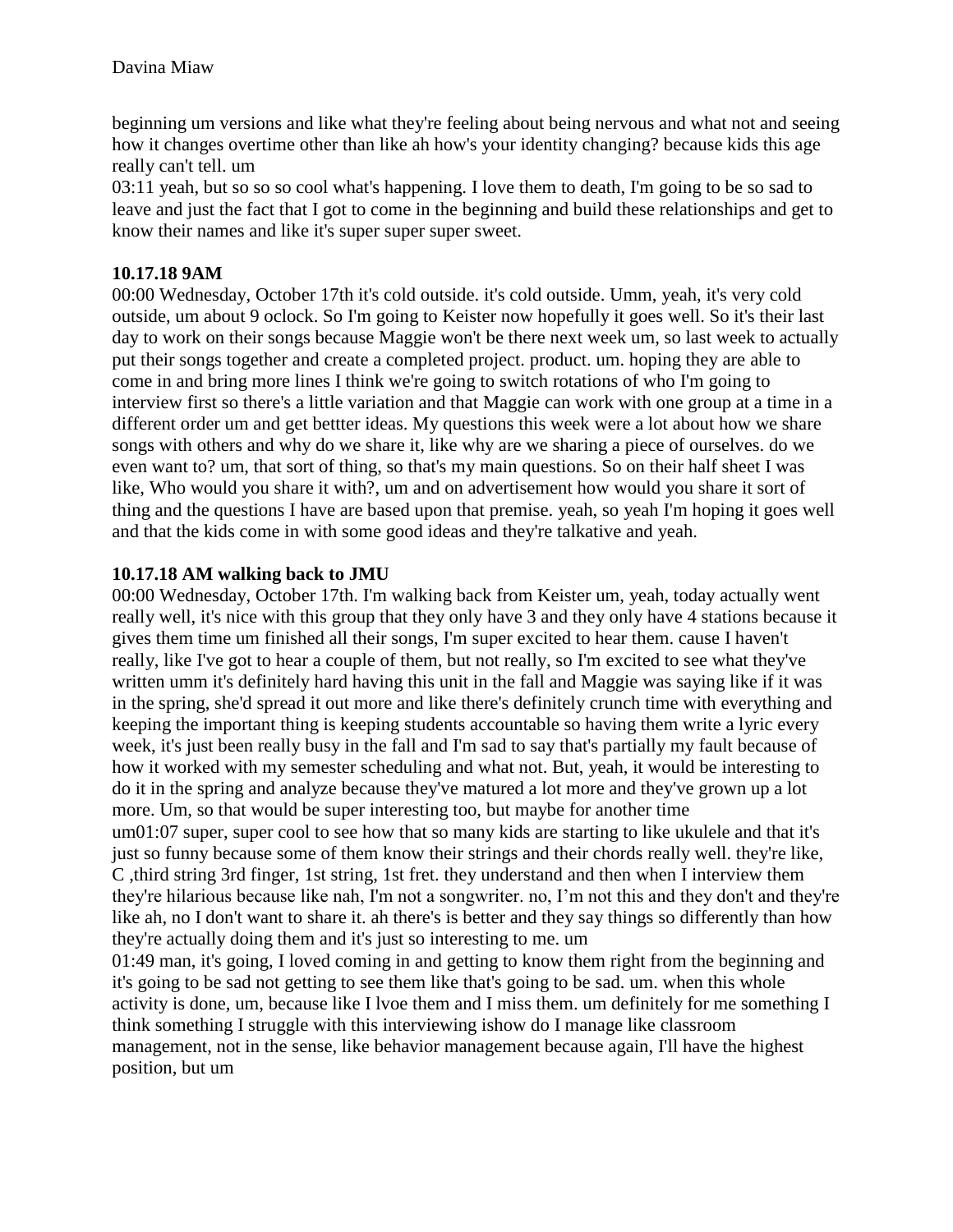02:32 yeah, it's really just a balance um yeah, sometimes I don't feel like I come off as too strict or I'm too laidback. definitely on the side of too laid back just because of the context umm ,super interesting, but I love all of them I'm excited to hear their songs and transcribe everything and see there's just so funny. They say stuff and then they're like but your actions don't mAH yeah. umm yeah definitely learning a lot from this experience and an experience I definitely wouldn't have gotten otherwise. really happy about it. bye!

#### **10.18.18 10:36AM**

00:00 It's October 18th and I'm walking back around 10:36 umm. today was good, it was definitely exhausting um because our classes are really long. So we switched up the groups where the all girls group went second and that was so good because they could actually like finish their song so when they came and chatted to me it was lot easier and better and they even sang some of their song for me, it was super cute! Um, uhh, teaching the chords, I think when I teach chords, I do a lot of repeat after me or touch this or like figure out this so being cognizant of like who I'm looking at and who's saying it because like you've got that one kid who will always answer and ah the students must understand, but wait a minute the students don't, it's just this one kid so doing that. Um

00:57 yeah, it was a chiller day because there were less kdis, definitely think the last group I worked with. The one kid was just so antsy and he was having such a difficult time, by the end of 55 minutes and like it was so hard like I don't think I'm strict enough and so I'm nervous about when Maggie's gone and I'm the one actually doing the subbing stuff that huh AHH they're gonna like run me over but. but hopefully that is not the case. She said the key is transitions um and just doing it right after another sand so um yeah, definitely tiring, I don't even know how you teach for like 6 hours a day. I'm exhausted after one! Heh, just to give it your best everytime, that's just like insane to me. um, I'm exhausted, ah heh.

02:04 umm, yeah so next week gotta prep for that. A little nervous to be honest um, but yeah, all the groups completed their songs, um I'm really excited for them in that um. yeah I'm excited to hear all their songs.

### **10.25.18 AM Walking to KES**

00:00 I'm going to substitute teach for 5th grade so Jennifer Pope will actually be there being the real sub and Maggie leaves a video, but I'm basically doing is facilitating the songs um praying so hard, so nervous to actually do it because they've seen me but now I have to take a little more authority um

00:32 nervous about that

00:53 yeah, definitely nervous about that. um just hoping that some of the kids are more difficult are good and yeah, it's just a matter of me keeping those transitions really good and using fingers of doom and being serious and yeah, I'm nervous, but hopefully it goes well

#### **10.25.18 10:20AM**

00:00 It is October 25th at um uhhhh 10:20 AM. Oh my goodness, it's over. I just don't understand how teachers like how Maggie does it, because I am exhausted after 5th grade. Like exhausted! But then Jennifer Pope was saying like it's fun to see them in age groups because in kindergarten, 1st, 2nd, angelic, and so I'm like ah maybe because they're angelic, um it makes it so much better. but ahhh this class has me worn out! They're not your peachy keen, like it's office or nothing sort of kinda thing. um and the kids talking back to you and the kids like why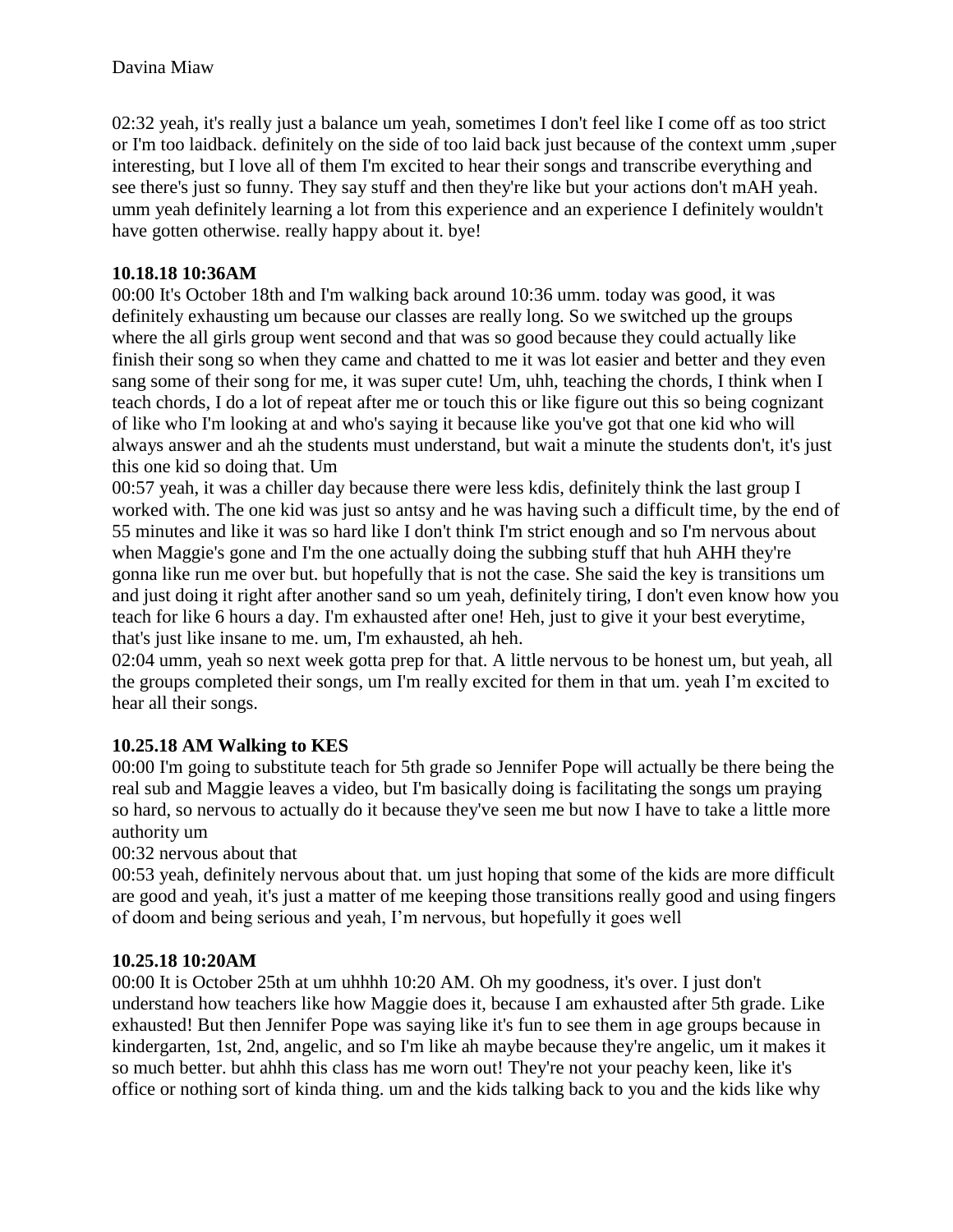this, why that and wheww it's a tough bunch of kids. a bunch of love for them, but exhausting. umm yeah, we played games and some games worked really well, and some games didn't and their voice levels definitely got high and um my voice is kinda shot.

01:18 Thankfully after watching maggie a lot, I've learned she lowers the level and she is like stern with them, but not to the point where she's yelling because that doesn't help. so it's really important to realize that the level of your voice really determines. so when you escalate and you're like singing really loudly or singing really softly it really impacts your counting down and stuff um but exhausting , exhausting, these kids are exhausting. but so sweet, like and it makes me sad because some of the kids like um are really good and they're having a good time, but their education is hindered by the people who the teacher kinda has to crowd control and you're like how do I help it like what do I do? um

02:04 yeah, it's hard sometimes um and like to be honest, you make mistakes as a teacher and kids pick up on that, but also to be like, you know I made a mistake, I said somebody's name when it should have been a secret and you're like ah it happens. To give myself grace um it's exhausting and I'm exhausted. um

02:36 and I'm so thankful that I've been with this class because I could call them out by name and even if it gets crazy I'd be like, hey stop it. And some kids who I thought were going to be a lot worse were get and some kids who I was like eh were tanking down. um. like one kid was super great in participating and fabulous and it was really hard, what was really hard for me was like I was so thankful for Jen Pope um to but in and talk. She just has a different method, like a more aggressive method than Maggie and

03:10 that's okay, and so I think have to balance being stiff and stern and not being like a pole they can hit over because you want to have fun but you also have to keep the ground and stop it, stop it, stop it uhhh haha. yeah, I think for me the worst part was probably like when Jen and then um it's Mrs. Wright, but she's the person who helps with the kids with IEPs and makes sure everything is going okay like, helps out what not were talking in the back and I guess they were explaining games and chatting, but as a student teacer, it's one of the worst feelings and like it's a fault of mine to jump to conclusions, like ah they're talking about me and how poor and teaching, but it's like the worst feeling to be there teaching and trying to keep control of the class and there's two adults like talking in the back um so yup, that's a rough thing.

04:38 I also think, but at the end what was so great, honestly like I did points and for some of the kids, it worked because it was like that's the difficulty with being a sub because they're used to certain thing and then you put in a sub and they're like, what on earth! um and so when I did a game wrong or something they're like, That's not how you do it! I'm like, Sorry! Or like with points being taken away, you can't take away a point! uhh yes, I can. Um and so for me like I've seen them better but with uh Jen Pope she was saying like, they deserve a cougar paw, I don't think I would have given them a cougar paw cause I've seen them better, but um it's all relative honestly and it really is. um and so like for not having Mrs. Hagy there, I think the class was decent

05:34 um and I'm less traumatized by how crazy it was because lik I've been there so much and they know me, and uh oh my goodness, um yeah just super interesting and yeah she was like, you did a good job like this is the calmest I've seen them for the apple tree game and the best it's went and she was like, you did good. and I felt like it was sort of good, but it was like uhhh. So I'm glad she sad that to me because for me, it slightly felt like a mess, but also like not too bad for my first shot at it. umm so, yeah. those are my thoughts umm. yeah huh.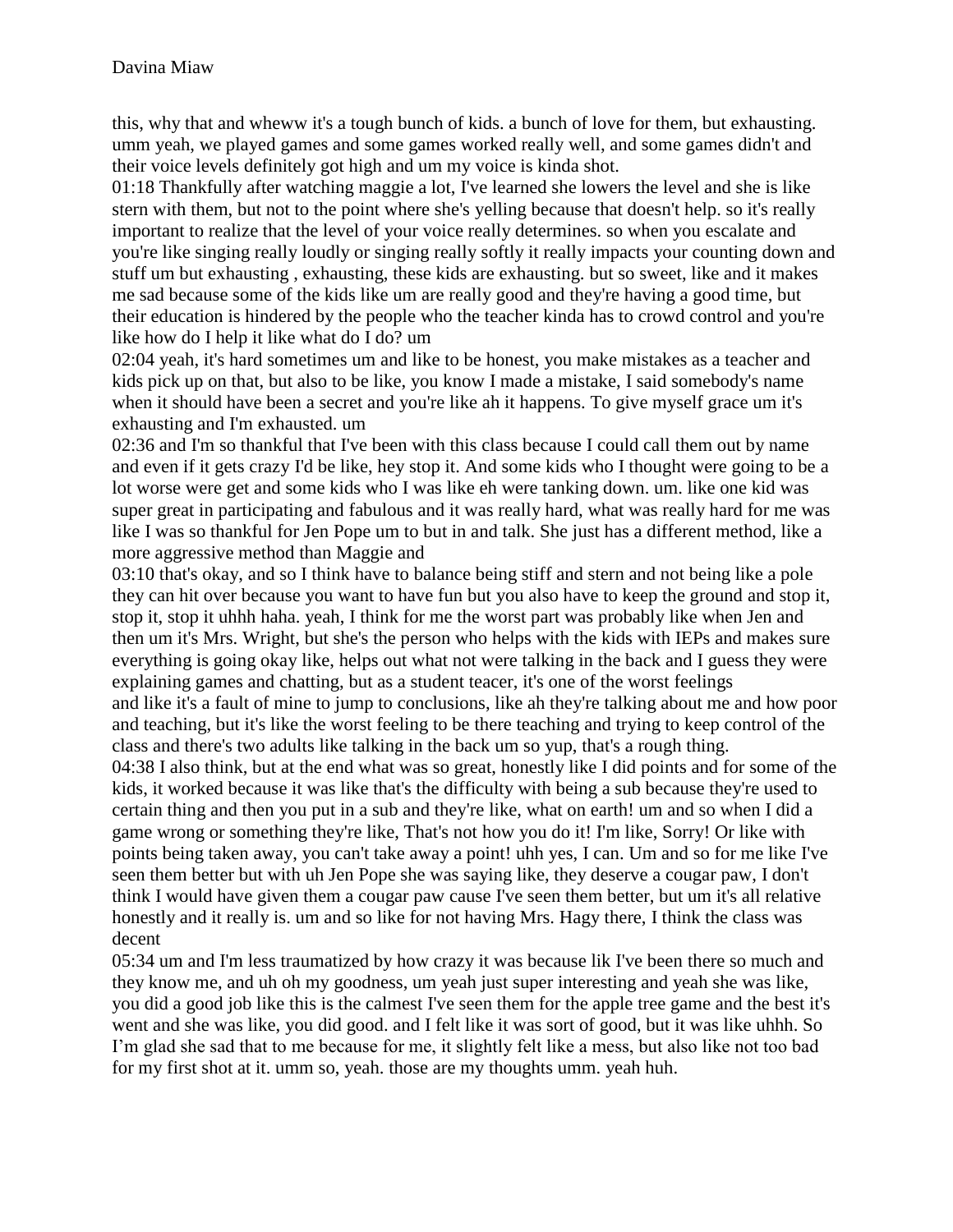06:40 yeah, it was good, it was crazy. I'm glad that she sent after that it went pretty well because for me, I was like they're talking about me, blah blah blah. yeah,

### **10.23.18**

00:00 But I was saying like it's gonna be cool to reflect and just the fact that this class um so amazing gets the opportunity and we get to see the best of them even though it may have been quote unquote like bad class and just to see the best of them and I was saying like as a teacher it's not about the product because you can do it. Like proving that your students can do it or you can do it means nothing, it's about giving your students um the courage to experiment to make mistakes to be afraid and just it's empowering to them um and it's cliche to hear, but you're gonna have those bad days um but there's something going on in like deeper and you kind of have to wait and see ti come out.

### **10.28.18 7:58pm**

00:00 Today is October 28th at 7:57 pm I'm skyping into Krista class in Wuhan, China today and I'm super super excited um a little nervous but excited to see how she lays it out and how I can plan going after that yeah so hopefully all goes well

00:26 I turned in my IRB the 26th of October and hopefully it gets accepted and goes smoothly yeah bye!

### **10.31.18 8:50AM**

00:00 Umm it's October 31st, Halloween, umm at 8:50 in the morning and going to Keister um today they're practicing their songs um and I'm excited to see if they can remember them and how it goes and they'll be playing uke too

00:53 umm yeah I'm excited to see how they do if they remember um how the kids are gonna do. It's always a surprise to see who's gonna act today and who's gonna do well and what sort of things are surrounding it um yeah I'm excited to see, hopefully all goes well and they get to play their songs

### **10.31.18 10:26AM**

00:00 October 31st and 10:26 I'm coming back from Keister. So what they did today was they got into groups and had time to practice two of them working with Maggie and I and the other group listened to their recordings. So I felt not as helpful in this because I just don't know the songs as well so like the kids were having struggles finding pitch and I was like I don't know either so let's listen to the recording together and do it. Um. Because I honestly don't know their songs that well, but I think it was good to hear like Maggie gave a pep talk and was talking about like these kids are like "ah, I feel nervous" and "ah, I feel nervous" and they don't realize everyone else is feeling the same way and uh

00:56 or even the fact that um even the fact that they're song is better, but no you can't do that like you can't compare because all your songs are beatufiul and recognizing that. but all the kids are up with their papers like this \*example of paper half covering face\* like they were singing and heads kinda down and it was definitely a comfort level kind of thing um but it was so cool to hear all them together and just the fact that yeah super amazing umto have all these kids sing their own songs in their own words and um maybe not necessarily proud of them but to know that they did it and to use these skills um was so cool to see and my favorite moment um the kids are giving each other their little thumbs up good job as they're singing so that when they look up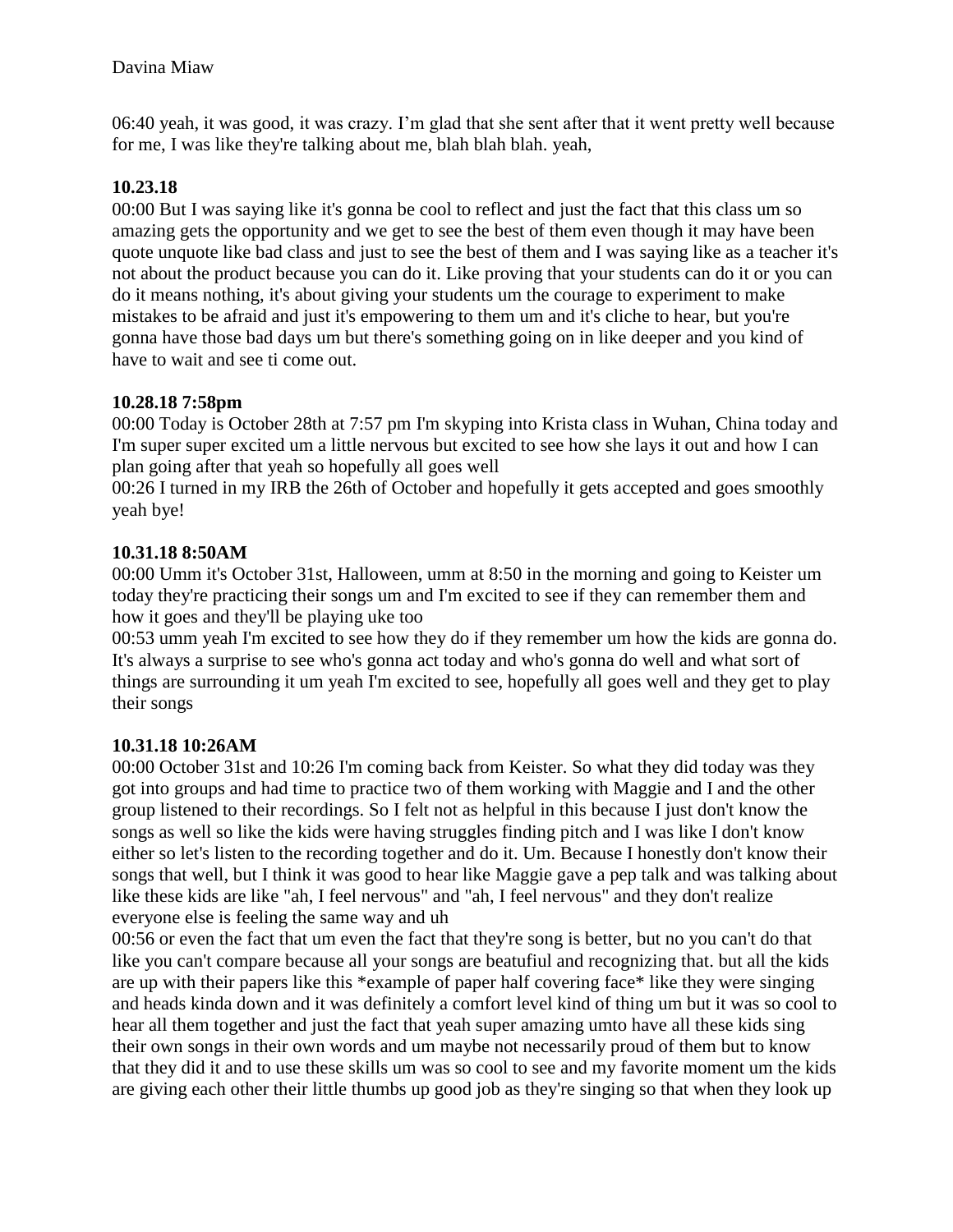they have encouragement and my favorite thing was when this one group sang their song it was their chorus was like "We are stronger than ever we are stronger together if we stick together we have the greatest power" and um the fact that other kids started singing the song with them their song, the chorus, just brought tears to my eyes, I was just like epp\*pretend wipes tear from eye\* umm..

02:20 because that was just so beautiful to see each other supporting themselves and beocming more confident and like looking up and seeing and oh it was beautiful. Um. Gave me the idea of like um, I love these kids I've really grown connected and they also had two new girls come in and that was so crazy the fact that it's a regular thing for people to come in at this time. It's they're like, it's just so strange and just something to get used to

03:08 and then umm I think something else that stuck out to me I cannot wait to listen to their recordings Maggie said she listened to some of them and I just cannot wait to hear what they say. Umm it's gonna be so cool just to transcribe everything um I think also that umm 03:51 yeah for my song what I want to do I'll like write my song and then

03:53 I'll like write my song and overlay kind of mash up with some of their choruses, I think that's what I'll do when I'll have mine somehow find a way to make it work we'll see. Umyeah super excited for that so after that I'll finish writing my own song happy day happy joy thinking about what I want to write hopefully tomorrow goes well and singing. Some kids were like mhmm not about it, but it's just a matter of having them stand up there ummyeah hopefully tomorrow goes well too.

# **11.1.18 10:30 AM**

00:00 So it's november 1st umm and it's about 10:30 and I just got out of their class and um at Keister it's Thursday. oh my goodness, so you heard my little speal beforehand about how I hope it goes well, I don't know how this one group is gonna go, there's some of the kids I don't know some days they have really good days and some days not so much. umm and oh my goodness talking to Maggie and hearing them. I never heard the words to their songs um and I was blown. I was like almost in tears for each one of their songs because their words are so beautiful. umm and just like oh my gooness blown, blown, blown, blown um just like the fact okay, this one kid. new this school year um new this school year, knows his song super well is singing it lovely, has a beautiful singing voice um and just like kids love stories, they love hearing about your life umm

01:24 and just I was blwon, one kid who usually sits off to the side actually stood up front and was singing um and he was so kind. he asked someone if he could help them stack their chair blown, mind blwon. and then the kids who would laugh usually and sing and like think it's funny, and think it's a joke, what not actually stood up and sung and so many like actually like this went so much better than yesterday which was amazing for this class because coming in I was like I don't even know. expectations were really low. um and

02:04 like mind blown because they put they put their papers down. Halfway through they dropped their papers like they did it consciously because you know I don't need this anymore and so much encouragement, like so many thumbs up and uh like singing and one kid was like, that was amazing! because it was hearing your peers like um

02:34 amazing, insane I'm blwon. it was beautiful. um..

02:50 I just like the words of their songs were so beautiful which is why I was half crying, the melody of them singing um like we practiced with the gruops and they had a much better grasp on their songs um and just to see like those kids who were like I want a ukulele, I'm gonna share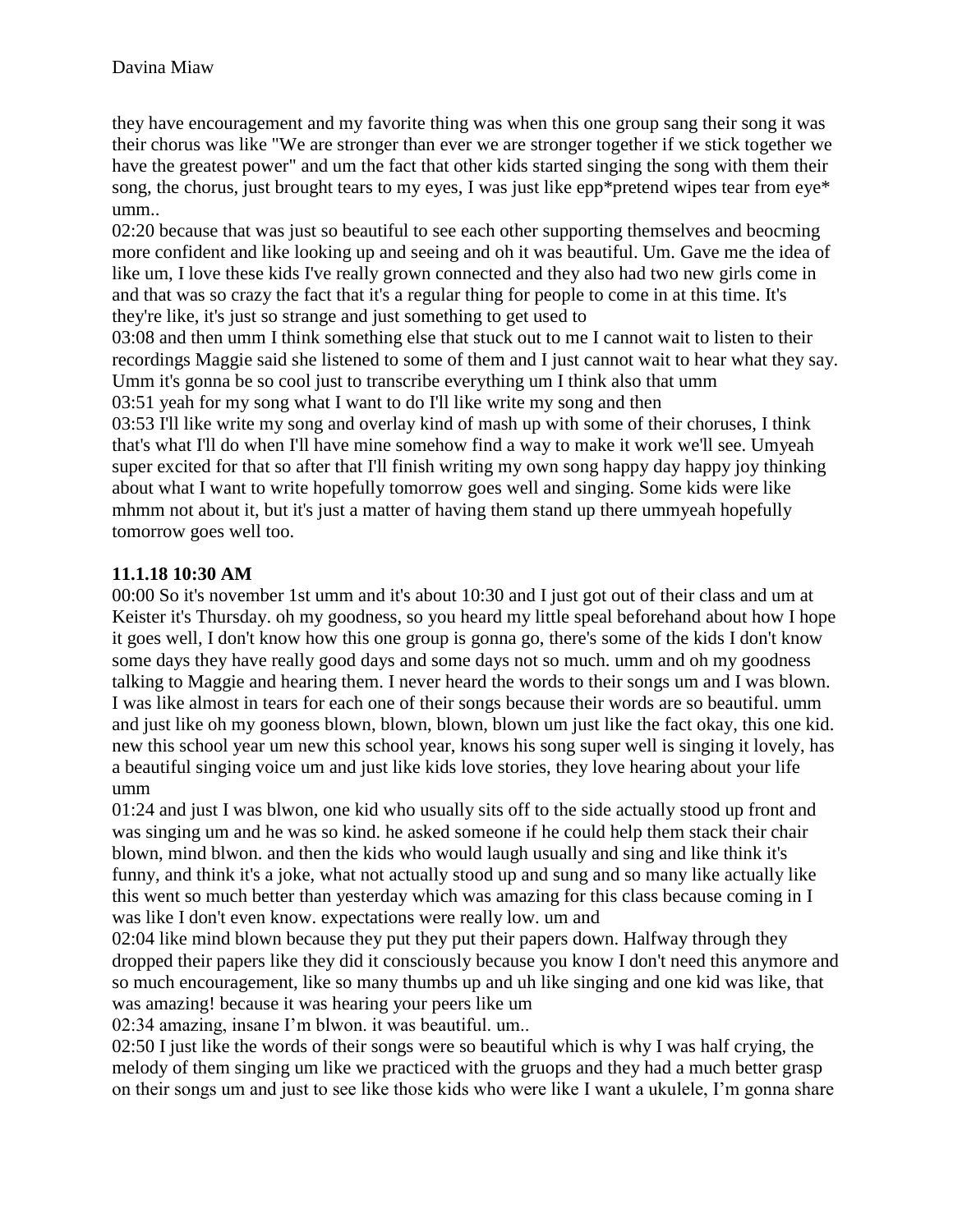this one girl who like hated singing and didn't like her song and was always off to the side when I was asking questions was like, I'm gonna show this to my neighbor, I'm gonna sing this to my neighbor, like WHAT?!?! um

03:24 I'm blwon away by them um.

03:33 yeah, I just wow.

03:48 I'm just stunned amazed by them. Just the growth they've shown and those performance with the papers down and just being encouraging to one another and loving and supporting one another like oh my goodness amazing amazing. umm yeah, so I'm super excited for the final performances next week and they'll be video recorded by Bob Adamack, one class will be and then what they'll do is they'll choose one or two songs to sing on the winter concert together and then he'll actually be playing bass too and they'll get to sing it all together and I'm so excited and so proud.

# **11.7.18 8:53 AM**

00:00 Wednesday at about 8:53 I'm going to Keister, I think today's going to be my last day. We're doing performances umm yeah, it's their last performance day and they're going to do a little discussion reflection umm which kind of makes me sad

# **11.7.18 10:20 AM**

00:02 It's November 7th at 10:20 um I'm walking back from Keister. They did their final performance and it was so beautiful. They definitely improved, especially some of the kids um which is like putting words down, the papers down. Some of them I think were a having a little bit harder time, but honestly it went really well um they just jumped right into it. um yeah, they're recorded and then they had time for a little bit of discussion they so they kind of did reflection discussion after um by um like after their song they would provide comments like wow, that was so good, or I really loved when you all sang this line together and it just really worked because some of the songs we're stronger together and they got louder and stuff um 01:01 really worked out and lots of positive comments and stuff like oh I loved when you looked up and sang in or a great part was seeing how the kids in the audience were really reacting well um and just singing the words and smiling at them and yeah um super cool.

01:22 I'm excited for tomorrow just because they're songs are also really great as well um yeah and it was cool. One really profound question was Why should I play music if I'm not going to be a musician? and each of the people like Joel Rittenhouseum and Maggie and then Bob Adamak were able to say, yeah my job isn't a musician, but I love playing music and doing stuff with music and that was super cool um. and then I got to say a couple words, I wasn't really prepped to, I think for me just this experience being with them and songwriting was really eye opening. It's kinda even like wow, I need to get more into this because like I don't really write a lot of songs umm but seeing these 5th graders who are so much younger than me use their own words to write a song is like amazing um so that was super cool um

02:25 and then yeah so I just like it's so cool to see the growth that they've all experienced and how much they've matured since the first day and like playing games to be able to sit down and do these thing yeah and I love them all and I'm so sad to be going. Obviously I'll pop in a bit, but yeah it's sad um yeah, but we'll see. It kinda just makes me want to improve my vocal skills more and that sort of stuff um to get better at the songwriting portion, especially since with China like I'm going to have to be doing what Maggie's doing right now and it's a little scary so yeah. and they did some reflection and yeah, bye!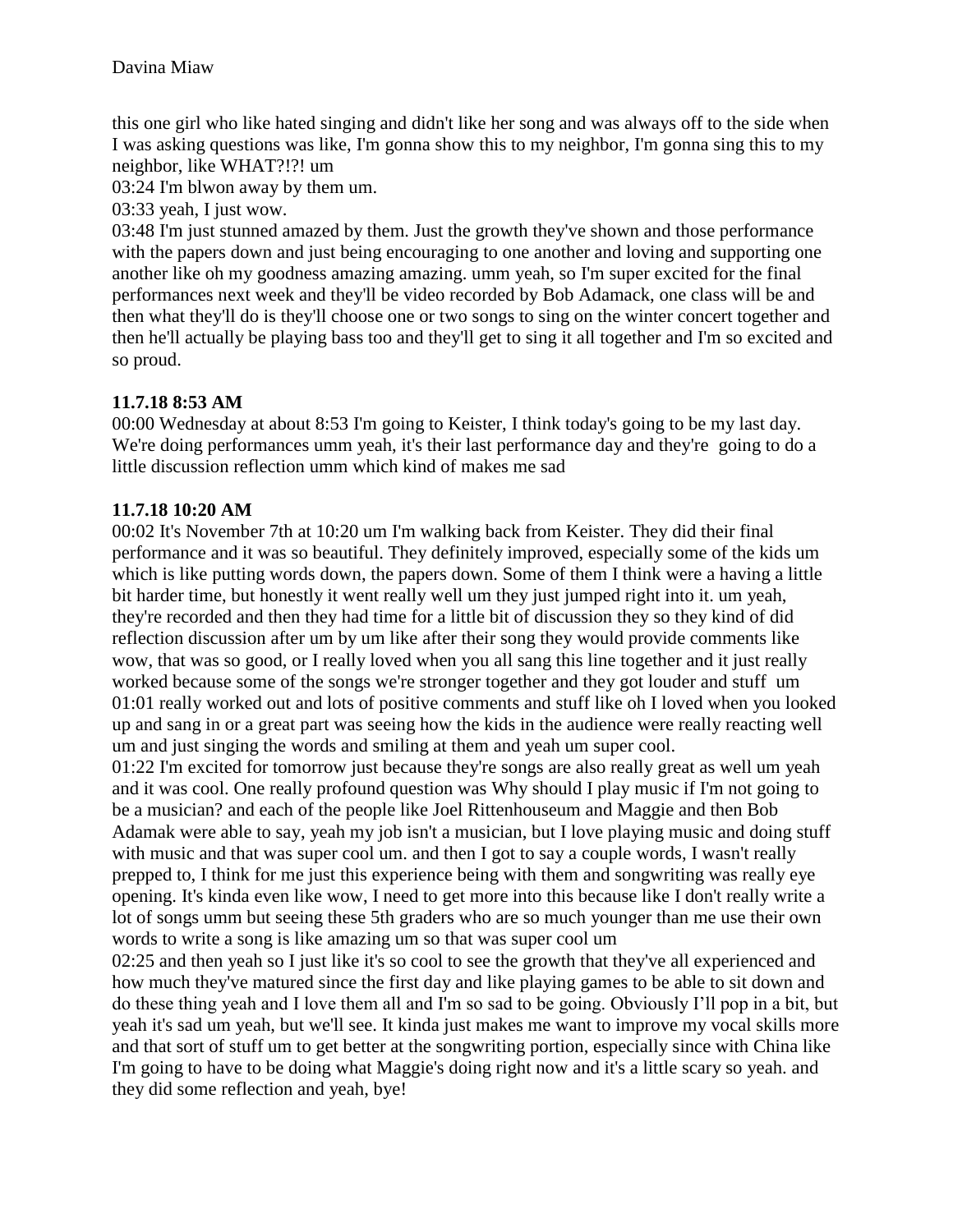### **11.6 or 7.18 8:54AM**

00:01 It's like 8:54 now I guess um yeah it does make me sad that it's one of the last times I get to spend with them just because umm I've been there for a couple of months now yeah it's hard I'm excited to see their final performances like last week they were so excited to and it's going to be super cool and super good umm yeah I'm excited to see how it goes.

### **11.8.18 AM time**

00:00 It's Thursday November 8th I'm walking quickly, quickly to Keister um... 00:27 umm. They're doing songs again [mumbling about ukuleles]. I'm excited to see how this group goes um yeah, I'm excited for them. I think there's a little more depth in their songs in this class than in yesterday's class um and like they're practice performances were like final performances so I'm excited to see where they can grow in that and um I'm sad that it's my last day also for this class um cause they're sweet beans yup.

### **11.1.18 9:00AM**

00:00 Ummmm today is the first (november?) at 9ish I'm going to Keister I'm excited to see how the kids are going to do today and yeah I'm excited to see how the kids are going to do, what the kids are going to do singing um I definitely feel more at a disadvantage with this group just because of I actually don't know what their songs song like and because of IRB I can't get the songs sent to me because it includes some of their voices on it um. so we'll see how everything happens. I'm interested to see how this one group goes um the group that had to rewrite um because one child wrote most of the lyrics to this song but with his friends in the group um I think it might be harder for them to sing about it, but also to take it seriously umm so I'm interested to see how it goes yeah and then um I'm supposed to give them a pep talk today like maggie did yesterday um and I don't know, I'm kinda nervous about what to talk about and I kinda feel like just to say that I've heard all of them say that ah I'm nervous cause I've talked to them um sharing that and just sharing my experience um performing just being recital hall in college and everyone being super nice about it umm that's where I think I'm gonna go with it so yeah hopefully everything goes well today. talk to you later

### **11.8.18 10:20AM**

00:00 Um It's about 10:20 on Thursday, November 8th um yeah today was good. At first they were a little squirrely and so she made one group sit back down again, I think it was group #5 um and then have them come back up which was good and we kind of reworked it so they didn't stack the chairs when they were sitting down for the discussion um it was actually just moving the chairs and that worked so much better um and just having a discussion rather than just simply writing down. It actually worked a lot better for the kids um and it's cool that Maggie says that with elementary you get to try again. um with the different classes, so that's always really nice and helpful um yeah I

00:50 they did well, I was expecting one group to chosen when voted for, but I think they were having a little more trouble but most of them like put down their papers were singing a little quieter than their dress rehearsal, but more confident and more excited and it was good um yeah. I think it's cool maggie was saying and oh the daily news record and principal came in to watch which is probably terrifying as a teacher um haha but she did wonderful and everything was fit to a plan and purpose with her. One student can't be photographed, so she made sure to tell the